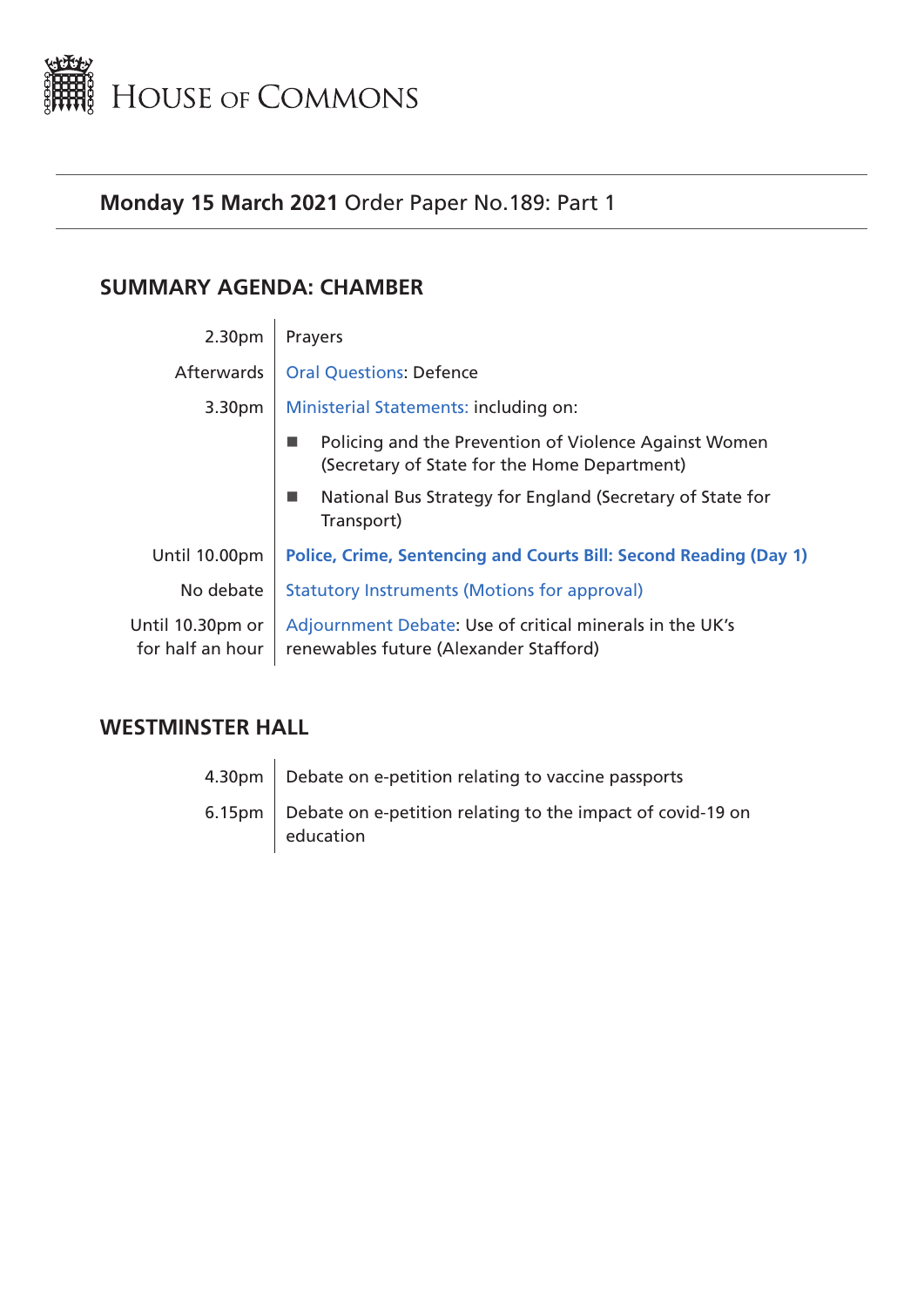# **CONTENTS**

**[PART 1: BUSINESS TODAY](#page-0-0)**

- **[Chamber](#page-2-4)**
- **[Westminster Hall](#page-4-0)**
- **[Written Statements](#page-5-0)**
- **[Committees Meeting Today](#page-6-0)**
- **[Committee Reports Published Today](#page-7-0)**
- **[Announcements](#page-8-0)**
- **[Further Information](#page-12-0)**

# **[PART 2: FUTURE BUSINESS](#page-14-0)**

- **[A. Calendar of Business](#page-15-0)**
- **[B. Remaining Orders and Notices](#page-25-0)**

#### **Notes:**

Item marked [R] indicates that a member has declared a relevant interest.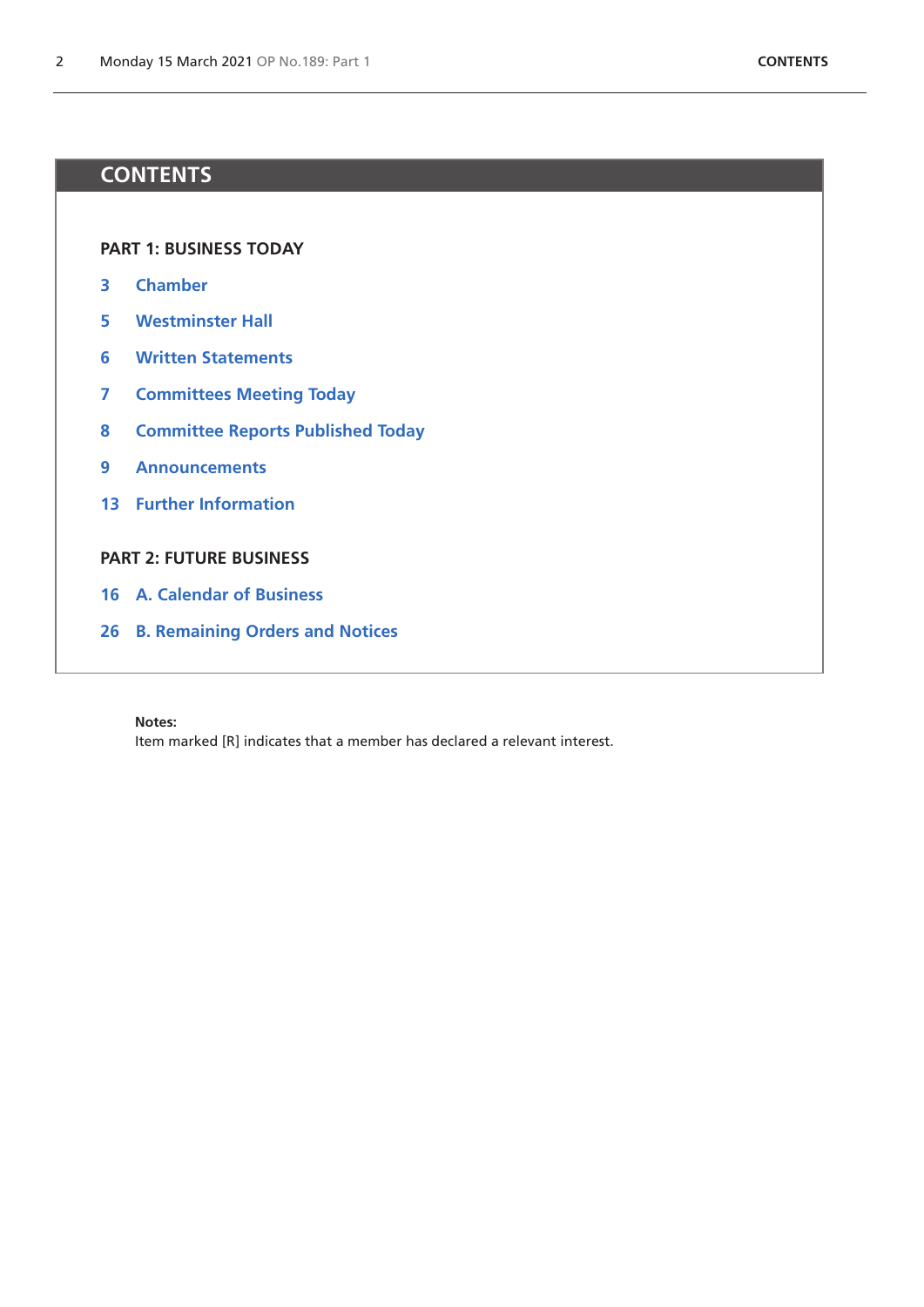# <span id="page-2-4"></span>**BUSINESS TODAY: CHAMBER**

Virtual participation in proceedings will commence after Prayers.

## **2.30pm Prayers**

## **Followed by**

## <span id="page-2-0"></span>**QUESTIONS**

## 1. Defence

The [call list](https://commonsbusiness.parliament.uk/document/46019/html#anchor-0) for Members participating is available on the House of Commons business papers pages.

# <span id="page-2-1"></span>**URGENT QUESTIONS AND STATEMENTS**

## **3.30pm**

- Ministerial Statement: Secretary of State for the Home Department on Policing and **the Prevention of Violence Against Women**
- Ministerial Statement: Secretary of State for Transport on National Bus Strategy for **England**

The call list for Members participating will be available on the House of Commons business papers pages.

## **BUSINESS OF THE DAY**

# <span id="page-2-2"></span>**1. [POLICE, CRIME, SENTENCING AND COURTS BILL](https://publications.parliament.uk/pa/bills/cbill/58-01/0268/200268.pdf): SECOND READING (DAY 1)**

## **Until 10.00pm** [\(Standing Order No. 9\(3\)](https://publications.parliament.uk/pa/cm201919/cmstords/341/body.html#9(3)))

The call list for Members participating will be available on the House of Commons business papers pages.

## <span id="page-2-3"></span>**2. EXITING THE EUROPEAN UNION (IMMIGRATION)**

## **No debate** ([Standing Order No. 118\(6\)](https://publications.parliament.uk/pa/cm201919/cmstords/341/body.html#118(6)))

## **Secretary Priti Patel**

That the draft [Registration of Marriages Regulations 2021](https://www.legislation.gov.uk/ukdsi/2021/9780348220308/pdfs/ukdsi_9780348220308_en.pdf), which were laid before this House on 22 February, be approved.

#### **Notes:**

If this item is opposed after 10.00pm, the division will be deferred.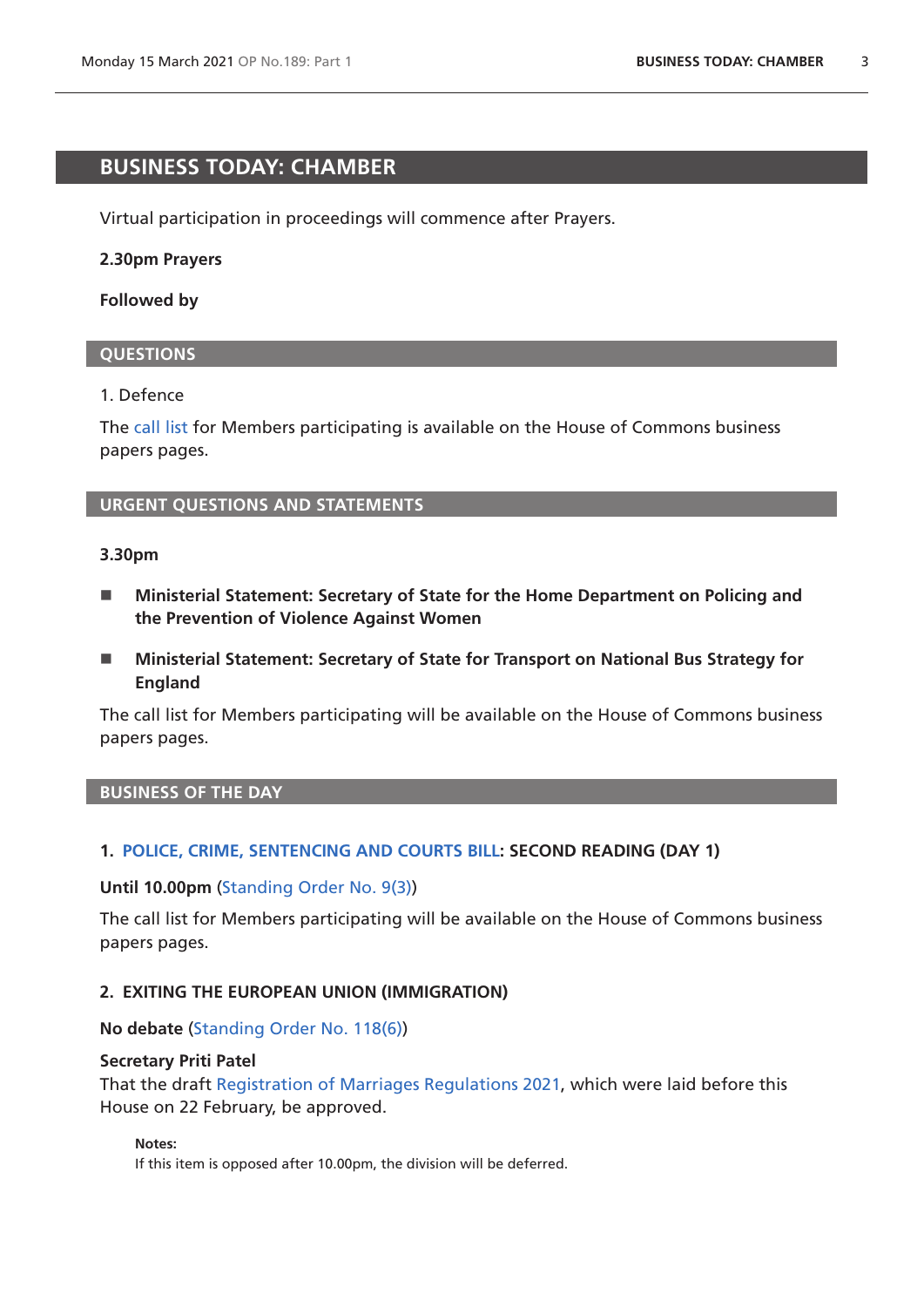## **3. EQUALITY**

**No debate** ([Standing Order No. 118\(6\)](https://publications.parliament.uk/pa/cm201919/cmstords/341/body.html#118(6)))

## **Secretary Kwasi Kwarteng**

That the draft [Financial Reporting Council \(Miscellaneous Provisions\) Order 2021](https://www.legislation.gov.uk/ukdsi/2021/9780348219777/pdfs/ukdsi_9780348219777_en.pdf), which was laid before this House on 8 February, be approved.

#### **Notes:**

If this item is opposed after 10.00pm, the division will be deferred.

## **4. INSOLVENCY**

**No debate** ([Standing Order No. 118\(6\)](https://publications.parliament.uk/pa/cm201919/cmstords/341/body.html#118(6)))

## **Secretary Kwasi Kwarteng**

That the draft [Corporate Insolvency and Governance Act 2020 \(Coronavirus\) \(Change](https://www.legislation.gov.uk/ukdsi/2021/9780348220070/pdfs/ukdsi_9780348220070_en.pdf)  [of Expiry Date\) Regulations 2021,](https://www.legislation.gov.uk/ukdsi/2021/9780348220070/pdfs/ukdsi_9780348220070_en.pdf) which were laid before this House on 11 February, be approved.

#### **Notes:**

If this item is opposed after 10.00pm, the division will be deferred.

# <span id="page-3-0"></span>**ADJOURNMENT DEBATE**

## **Until 10.30pm or for half an hour (whichever is later)** [\(Standing Order No. 9\(7\)\)](https://publications.parliament.uk/pa/cm201919/cmstords/341/body.html#9(7))

Use of critical minerals in the UK's renewables future: **Alexander Stafford**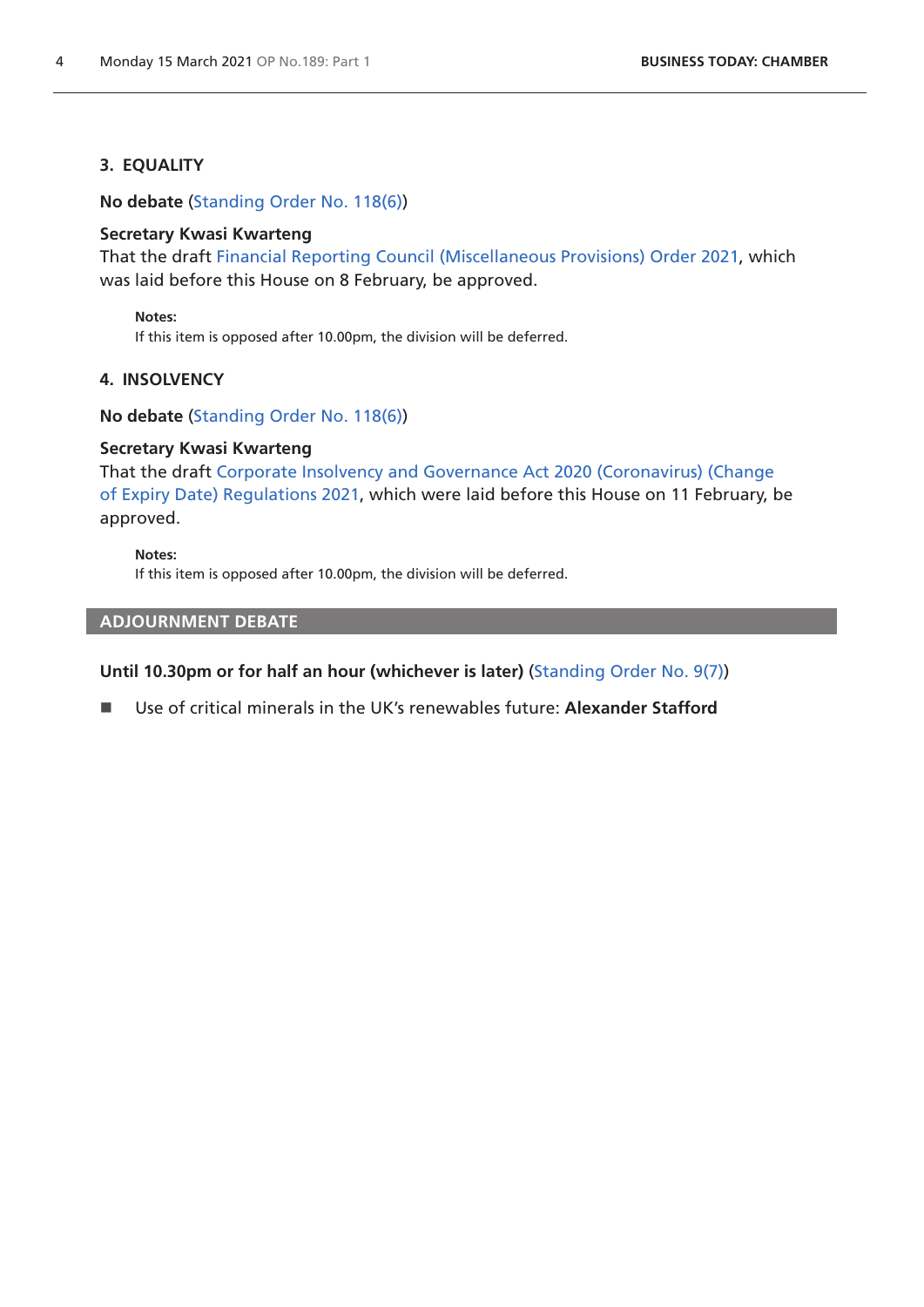# <span id="page-4-0"></span>**BUSINESS TODAY: WESTMINSTER HALL**

#### **ORDER OF BUSINESS**

**The sitting will start at 4.30pm and finish at 7.45pm with a 15 minute suspension at 6.00pm.** [\(Standing Order No. 10\(1\)](https://publications.parliament.uk/pa/cm201919/cmstords/341/body.html#10(1)) and [Order 25 February\)](https://commonsbusiness.parliament.uk/document/45628/pdf)

The call list for Members participating will be available on the House of Commons business papers pages.

#### **4.30pm**

■ That this House has considered e-petition [569957,](https://petition.parliament.uk/petitions/569957) relating to vaccine passports: Mike **Hill**, **on behalf of the Petitions Committee.**

#### **6.15pm**

■ That this House has considered e-petitions [564696](https://petition.parliament.uk/petitions/564696), [548778](https://petition.parliament.uk/petitions/548778), [573621](https://petition.parliament.uk/petitions/573621) and [564209](https://petition.parliament.uk/petitions/564209), relating to the impact of covid-19 on education: **Tom Hunt**, **on behalf of the Petitions Committee.**

#### **Notes:**

The subjects for these debates were determined by the Petitions Committee. The sitting will last for up to three hours. The sitting will be suspended and time added if divisions take place in the main Chamber [\(Standing Order No. 10\(3\)](https://publications.parliament.uk/pa/cm201919/cmstords/341/body.html#10(3))).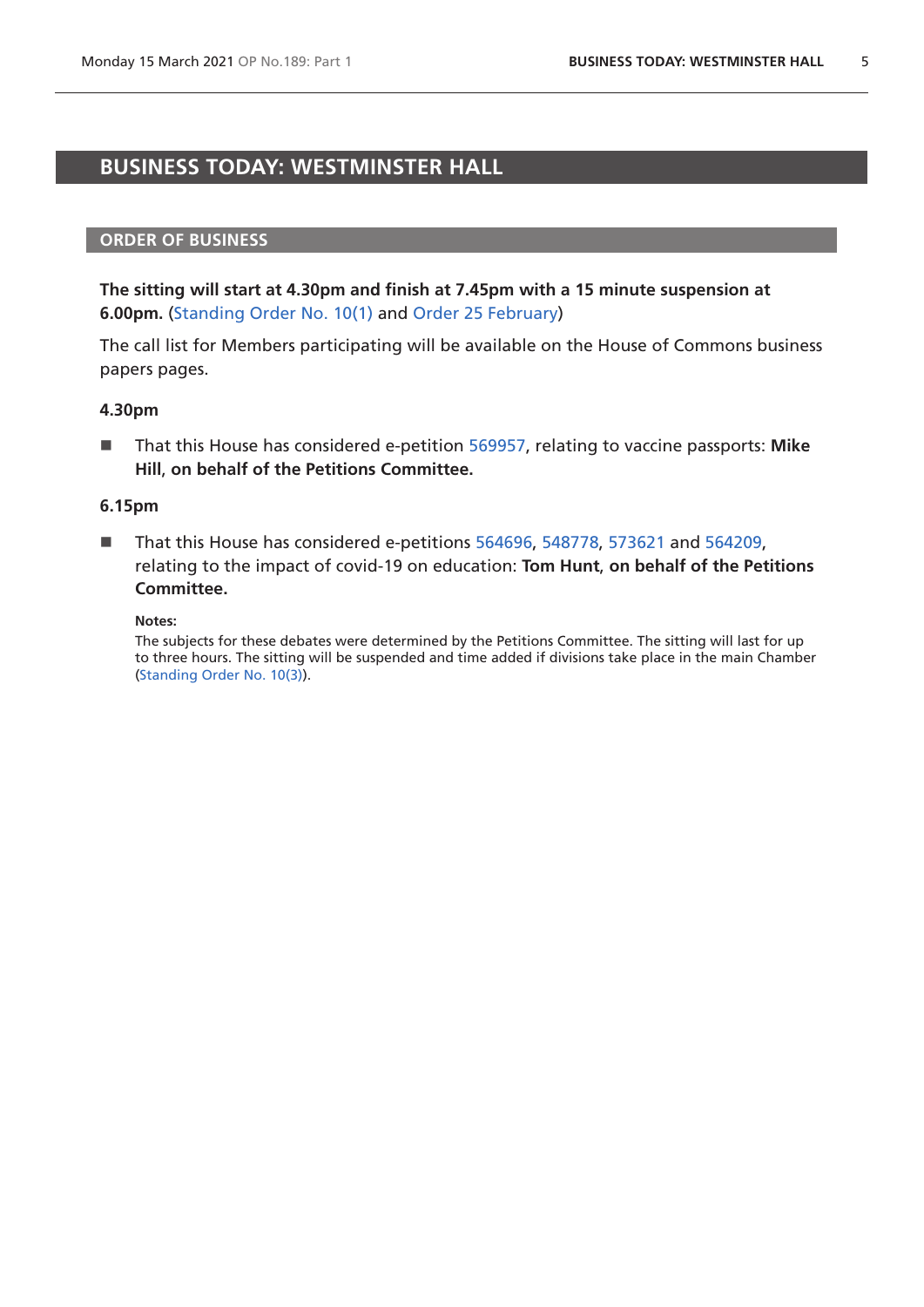# <span id="page-5-0"></span>**WRITTEN STATEMENTS**

## **STATEMENTS TO BE MADE TODAY**

#### **Secretary of State for Defence**

**1.** Baseline Profit Rate 2021-22 for Single Source Defence Contracts

#### **Secretary of State for the Home Department**

**2.** Independent Chief Inspector of Borders and Immigration

#### **Secretary of State for International Trade**

**3.** Negotiations on the UK's Future Trading Relationship with Australia: Update

#### **Secretary of State for Transport**

**4.** Local Transport Update

#### **Notes:**

Texts of Written Statements are available from the Vote Office and on the internet at [https://questions](https://questions-statements.parliament.uk/)[statements.parliament.uk/](https://questions-statements.parliament.uk/) .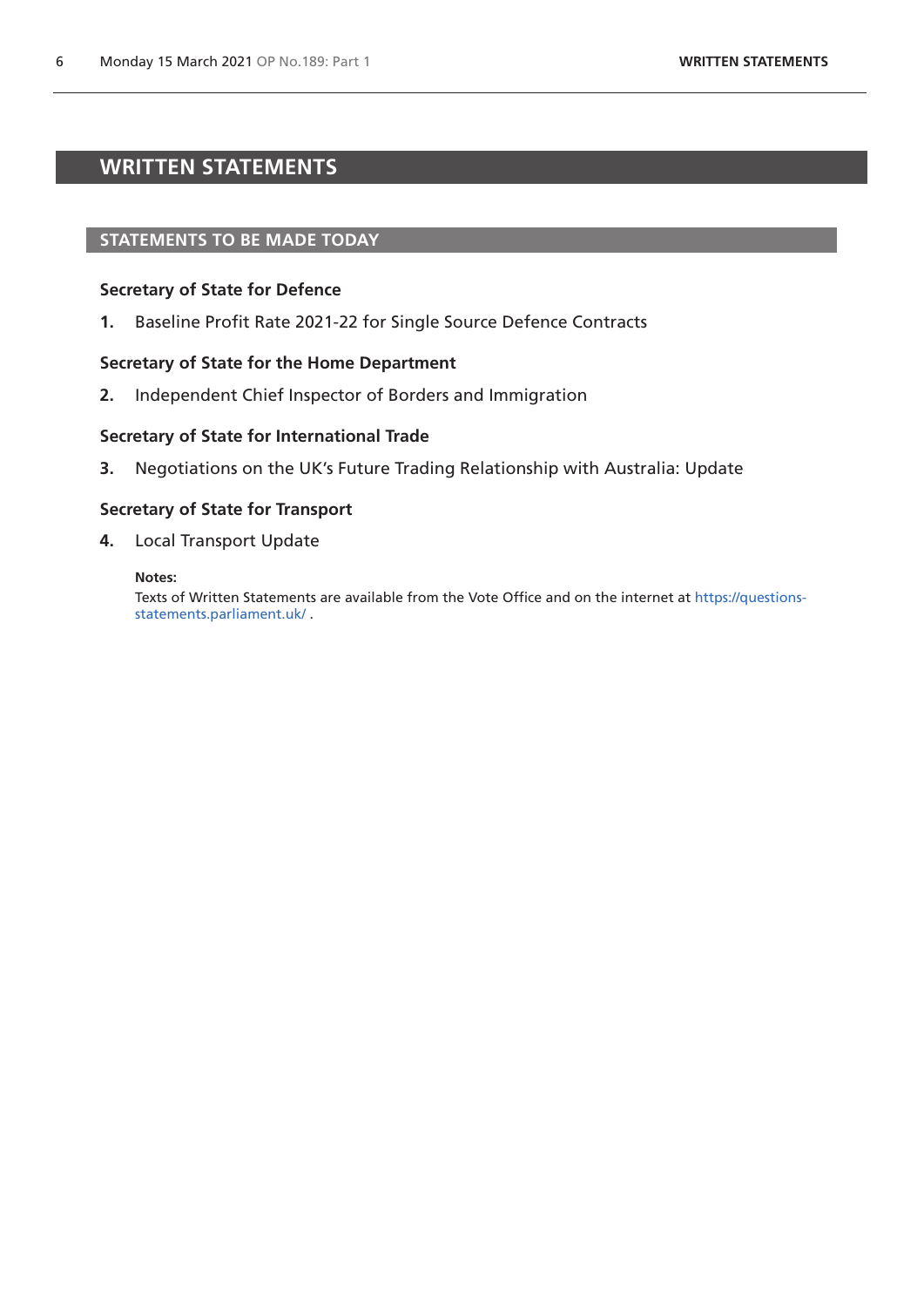# <span id="page-6-0"></span>**COMMITTEES MEETING TODAY**

Broadcasts of proceedings can be found at https://www.parliamentlive.tv/Commons

Some committee members and witnesses might now physically attend meetings, however, there is no public access at present.

## **SELECT COMMITTEES**

## **Public Accounts Committee**

## **Subject: COVID-19: Local Government finance**

**Witnesses:** 2.30pm: Lorna Baxter, Finance Director, Oxfordshire County Council; Rob Whiteman, Chief Executive, The Chartered Institute of Public Finance and Accountancy; Martin Reeves, Finance Lead, Solace; Carol Culley, Deputy Chief Executive, Manchester City Council

The Wilson Room, Portcullis House 1.45pm (private), 2.30pm (public)

## ■ Home Affairs Committee

Virtual meeting 4.00pm (private)

# ■ **Administration Committee**

Virtual meeting 4.30pm (private)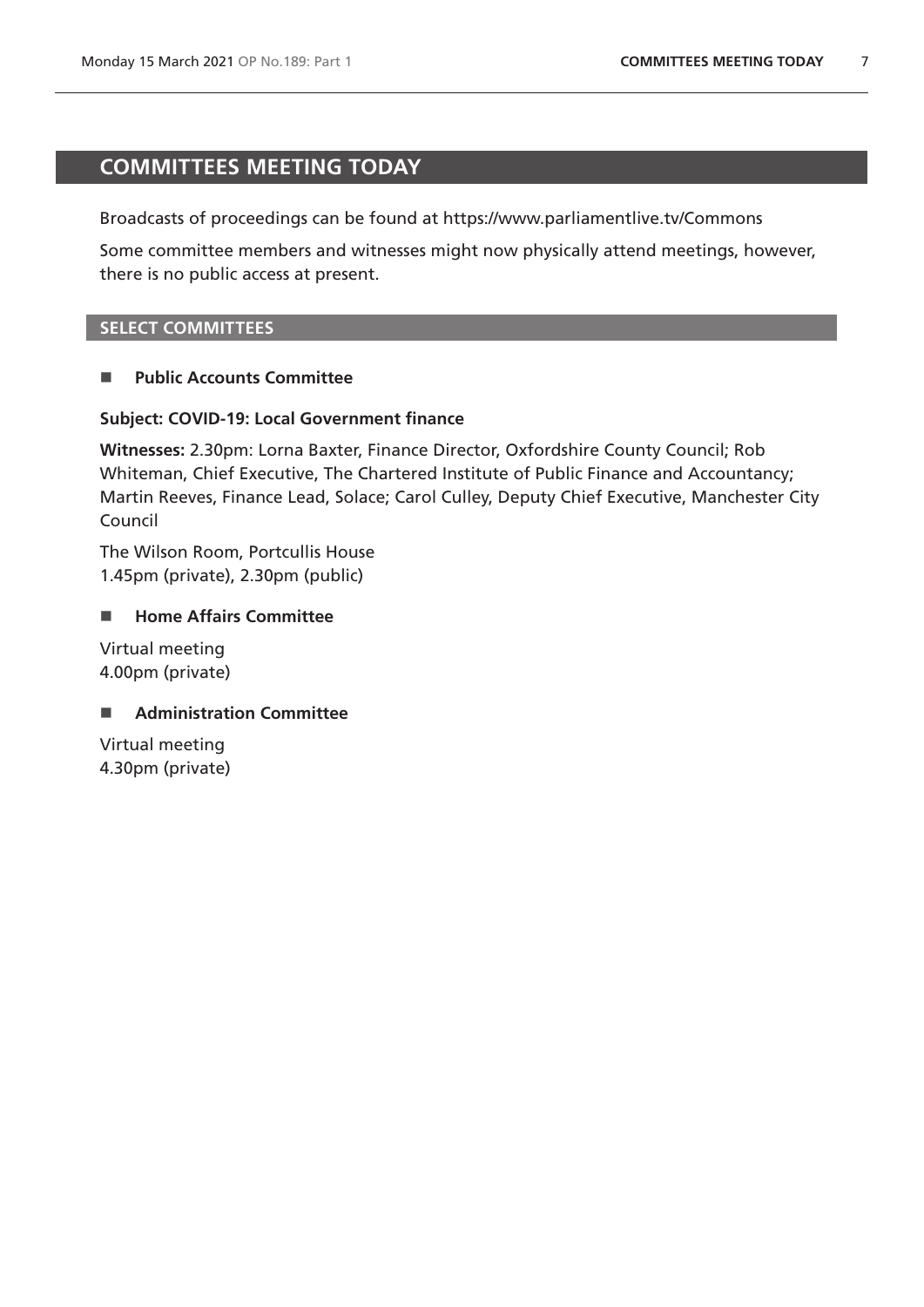# <span id="page-7-0"></span>**COMMITTEE REPORTS PUBLISHED TODAY**

#### **PROCEDURE**

■ 8th Report: Back to the future? Procedure after coronavirus restrictions HC 1282 Date and time of publication**: Sunday 14 March, 10.00pm**

## **DEFENCE**

■ 5th Report: Obsolescent and outgunned: Progress in delivering the British Army's **armoured vehicle capability** HC 659 Date and time of publication**: Sunday 14 March, 00.01am**

**PUBLIC ADMINISTRATION AND CONSTITUTIONAL AFFAIRS**

■ 8th Report: Data Transparency and Accountability: Covid 19 HC 803 Date and time of publication**: Monday 15 March, 00.01am**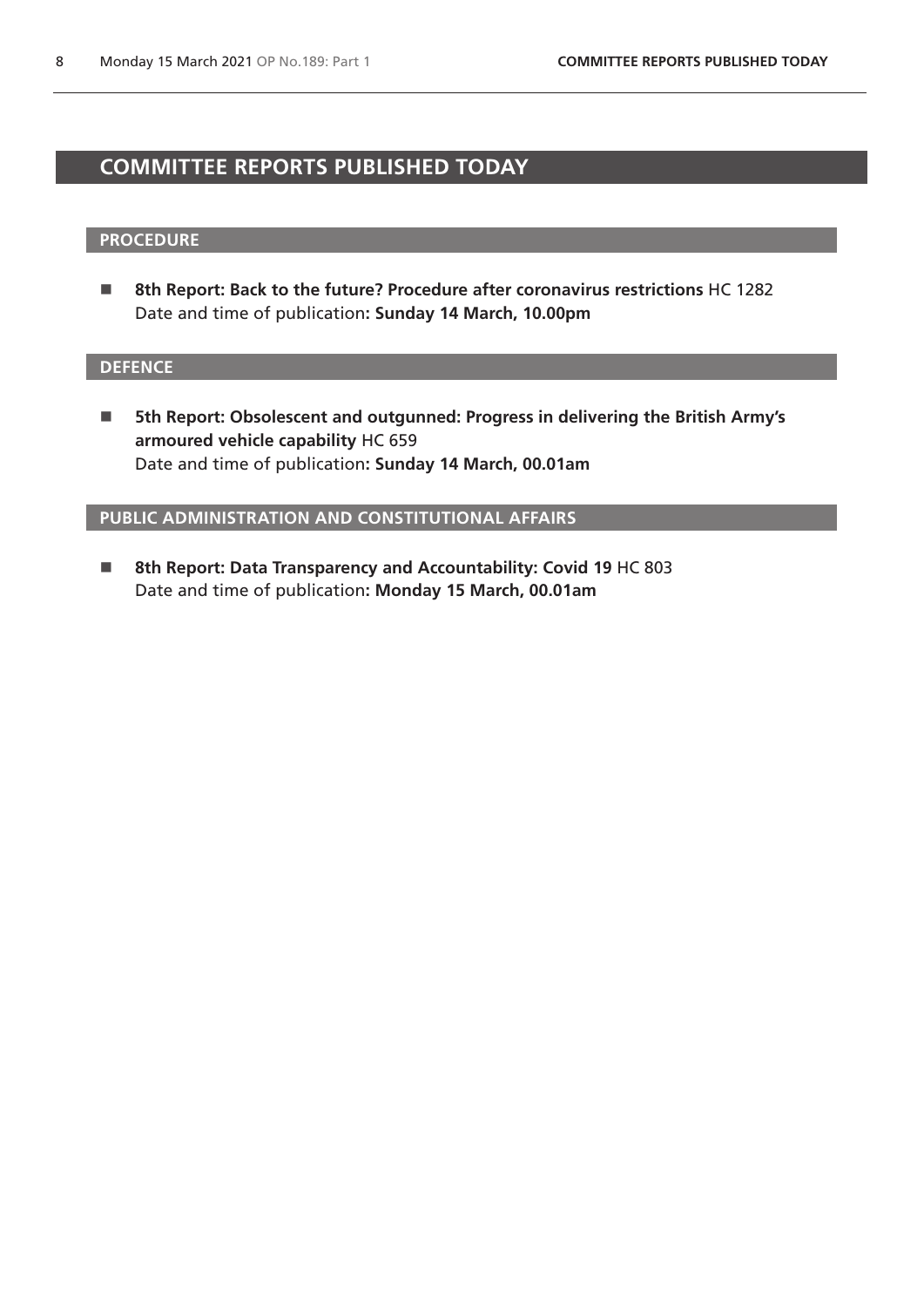# <span id="page-8-0"></span>**ANNOUNCEMENTS**

## **FORTHCOMING END OF DAY ADJOURNMENT DEBATES**

■ Tuesday 23 March to Thursday 25 March (deadline 17 March 7.00pm or the rise of the **House, whichever is earlier)** 

Applications should be made in writing to the Table Office. Members must submit their application from their own email account. Application forms are available on the Table Office page on the Parliamentary intranet.

The ballot will take place on Thursday 18 March.

■ Tuesday 13 April to Monday 19 April (deadline 24 March 7.00pm or the rise of the **House, whichever is earlier)** 

Applications should be made in writing to the Table Office. Members must submit their application from their own email account. Application forms are available on the Table Office page on the Parliamentary intranet.

The ballot will take place on Thursday 25 March.

## **FORTHCOMING WESTMINSTER HALL DEBATES**

Applications for 90, 60 and 30-minute debates should be made to the Table Office by 10.00pm or rise of the House, whichever is the earlier, on the deadline dates listed below. Members must submit their application from their own email account. Application forms are available on the Table Office page on the Parliamentary intranet.

The ballot takes place on the day following the deadline. Members will be informed of the outcome by the Speaker's Office.

# **Tuesday 23 and Wednesday 24 March (deadline 15 March)**

The following Departments will answer:

Attorney General; Defence; Digital, Culture, Media and Sport; Education; Health and Social Care; International Trade; Scotland; Transport; Treasury; Work and Pensions

# **Tuesday 13 and Wednesday 14 April (deadline 22 March)**

The following Departments will answer:

Business, Energy and Industrial Strategy; Cabinet Office; Environment, Food and Rural Affairs Foreign, Commonwealth and Development Office; Home Office; Housing, Communities and Local Government; Justice; Northern Ireland; Wales ; Women and **Equalities**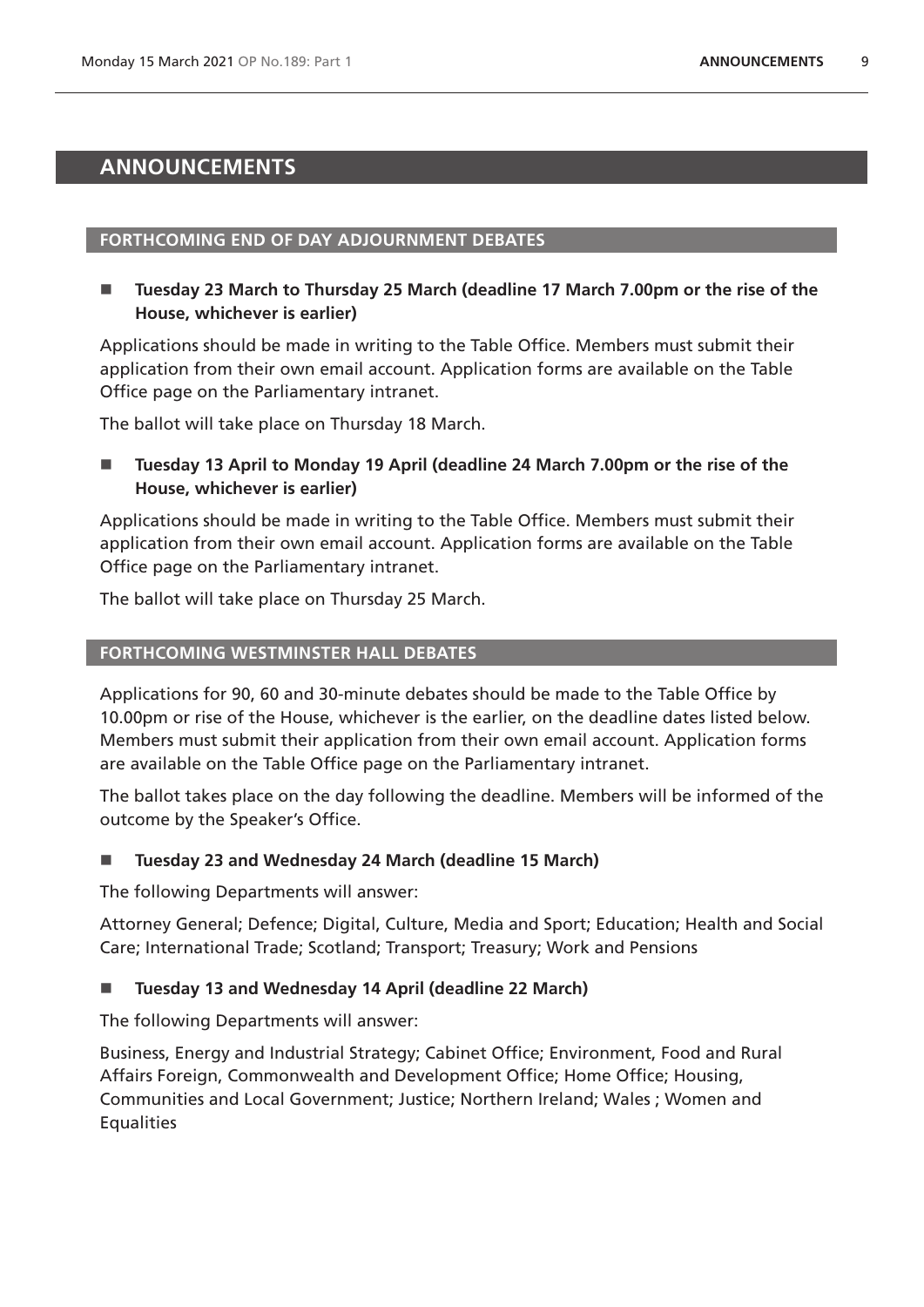# **Tuesday 20 and Wednesday 21 April (deadline 13 April)**

The following Departments will answer:

Attorney General; Defence; Digital, Culture, Media and Sport; Education; Health and Social Care; International Trade; Scotland; Transport; Treasury; Work and Pensions

# **Tuesday 27 and Wednesday 28 April (deadline 19 April)**

The following Departments will answer:

Business, Energy and Industrial Strategy; Cabinet Office; Environment, Food and Rural Affairs Foreign, Commonwealth and Development Office; Home Office; Housing, Communities and Local Government; Justice; Northern Ireland; Wales ; Women and **Equalities** 

# **PARTICIPATION IN WESTMINSTER HALL**

On 24 February, the House agreed a motion to resume sittings in Westminster Hall on Monday 8 March. The sittings will take place in the Boothroyd Room in Portcullis House to allow Members to participate virtually.

# **Applying to speak**

Applications to speak should be made via email to the Speaker's Office (speakersoffice@ parliament.uk).

**The deadlines are as follows:**

**1.00 pm on the previous Friday** for debates on a Monday; and

**1.00 pm on the previous day** for debates on a Tuesday, Wednesday and Thursday.

Call lists will be published at around 12.30 pm on a Monday for debates that day and 6.30 pm the previous day for debates on a Tuesday, Wednesday and Thursday.

# **Participation**

Members are able to participate physically or virtually, but should note Mr Speaker's request for Members to participate virtually in proceedings wherever possible. Members who wish to participate physically should note this when they contact the Speaker's office.

For 60-minute and 90-minute debates, and debates scheduled by the Petitions Committee, only Members who are on the call list are permitted to attend. Members are not permitted to attend only to intervene or to observe.

Members will be called in the order they appear on the call list, unless there are technical problems which prevent this.

For 30-minute debates, there will not be a call list. Members wishing to contribute should follow existing conventions about contacting the Member in charge of the debate, the Speaker's Office and the Minister.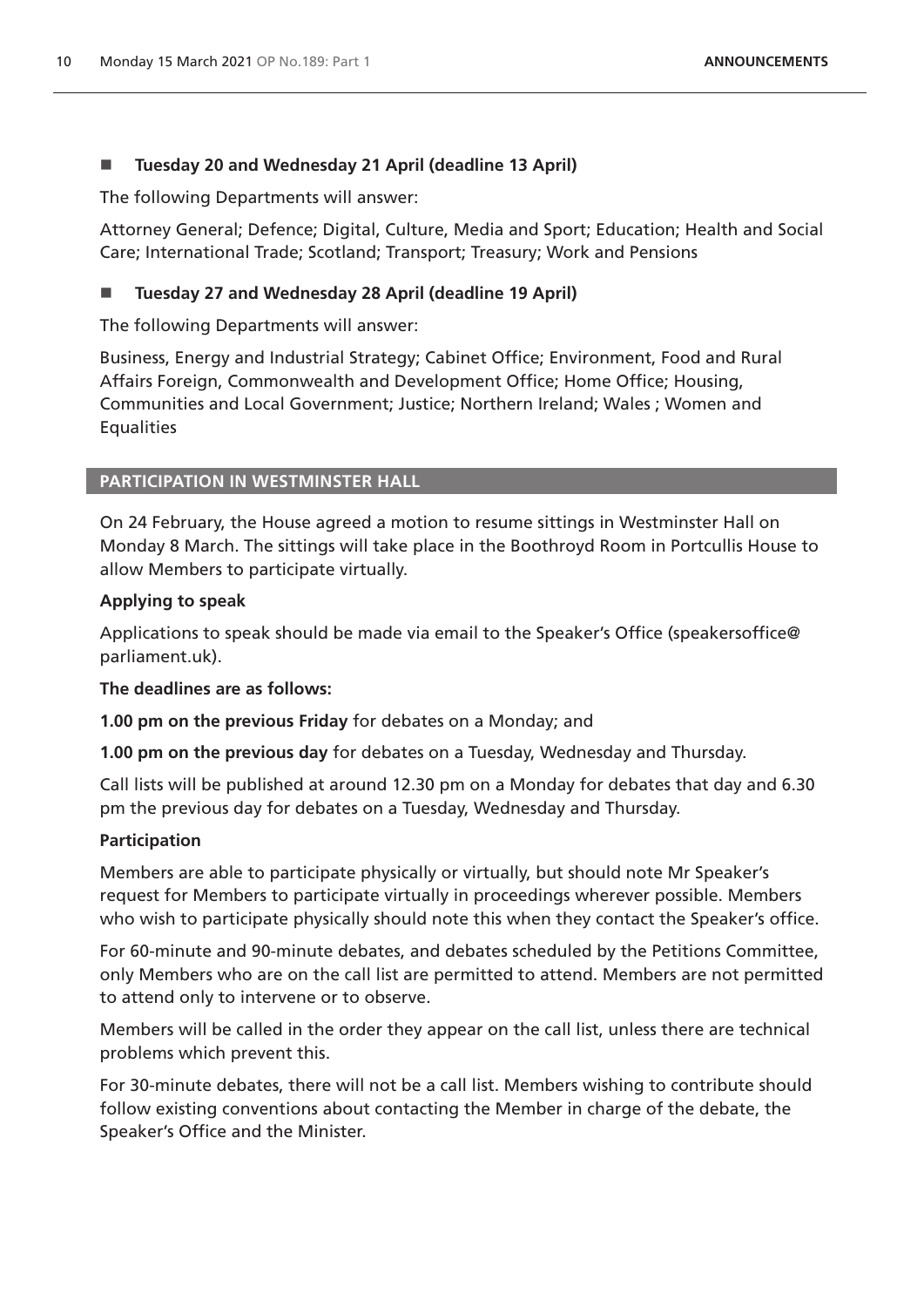#### **Arrangements for social distancing**

On the horseshoe in the Boothroyd Room, there are a maximum of eleven seats.

Of these seats, there are four available from which backbenchers can speak (others are reserved for the frontbenches, the PPS or whip, the Member in charge, the Chair and the Clerk).

There are seven additional seats in the public gallery for Members in the latter part of the call list from which they can listen to debates and move onto the horseshoe when spaces become available.

Members should clean the microphone and the desk around them before and after use. Cleaning materials will be available for this purpose.

Guidance for Members on hybrid arrangements in Westminster Hall can be found on the [intranet.](https://intranet.parliament.uk/Documents/Coronavirus%20hub/Speaker)

| <b>Deadline</b>              | Date of proceeding | <b>Proceeding</b>                                                                                                                            |
|------------------------------|--------------------|----------------------------------------------------------------------------------------------------------------------------------------------|
| 1.00pm Monday 15 March       | Tuesday 16 March   | Police, Crime, Sentencing<br>and Courts Bill: Second<br>Reading (second and final<br>day)                                                    |
| 1.00pm Tuesday 16 March      | Wednesday 17 March | Opposition Day debate(s)<br>on motion(s) in the name<br>of the Scottish National<br>Party: to be announced                                   |
| 1.00pm Wednesday 17<br>March | Thursday 18 March  | Backbench business (1):<br>debate on a motion<br>on UK's commitment<br>to reconciliation,<br>accountability and human<br>rights in Sri Lanka |
| 1.00pm Wednesday 17<br>March | Thursday 18 March  | Backbench business (2):<br>general debate on World<br><b>Water Day</b>                                                                       |
| 1.00pm Friday 19 March       | Monday 22 March    | Trade Bill: Lords Message                                                                                                                    |
| 1.00pm Friday 19 March       | Monday 22 March    | Air Traffic Management<br>and Unmanned Aircraft<br>Bill [Lords]: report<br>(consideration) stage                                             |

#### **DEADLINE FOR CALL LISTS FOR SUBSTANTIVE PROCEEDINGS**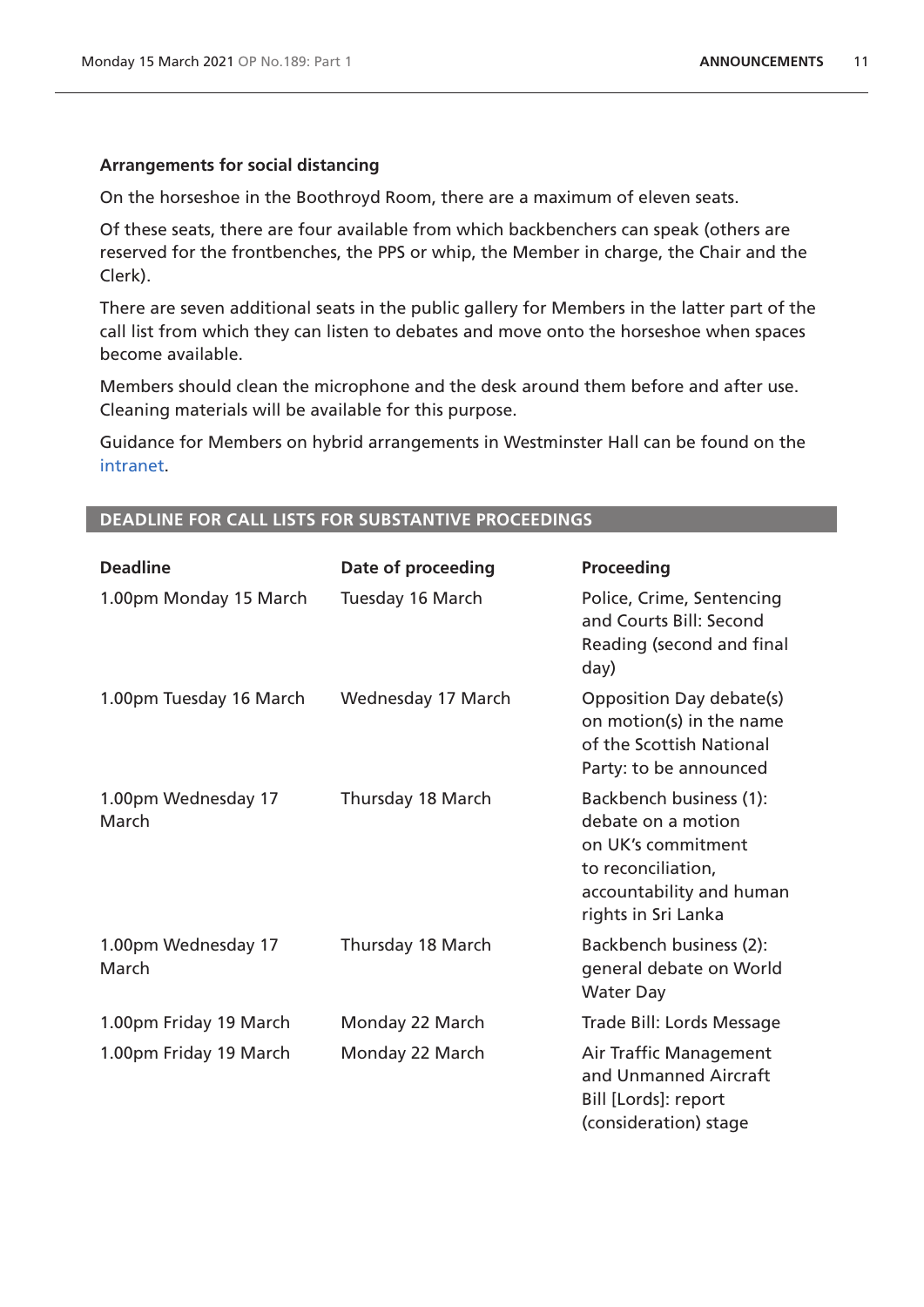1.00pm Friday 19 March Monday 22 March Air Traffic Management

and Unmanned Aircraft Bill [Lords]: Third Reading

Members wishing to speak in substantive proceedings should apply to the Speaker's Office by emailing speakersoffice@parliament.uk from their parliamentary email address.

# **DETERMINATION OF BUSINESS BY THE BACKBENCH BUSINESS COMMITTEE**

# **Thursday 18 March in the Chamber**

Select Committee Statement on the Eighth Report of the Public Administration and Constitutional Affairs Committee, Data Transparency and Accountability, Covid 19, HOC 803.

Debate on a Motion on UK's commitment to reconciliation, accountability and human rights in Sri Lanka: **Siobhain McDonagh [R], Elliot Colburn [R], Sir Edward Davey [R]**

General debate on World Water Day: **Navendu Mishra**

# **Thursday 18 March in Westminster Hall**

General debate on Social care reform and the social care workforce: **Barbara Keeley, Jeremy Hunt**

General debate on World Social Work Day 2021: **David Simmonds, Emma Lewell-Buck**

# **Tuesday 23 March in Westminster Hall**

General debate on Government-backed insurance for live events: **Jamie Stone, Steve Brine, Kevin Brennan**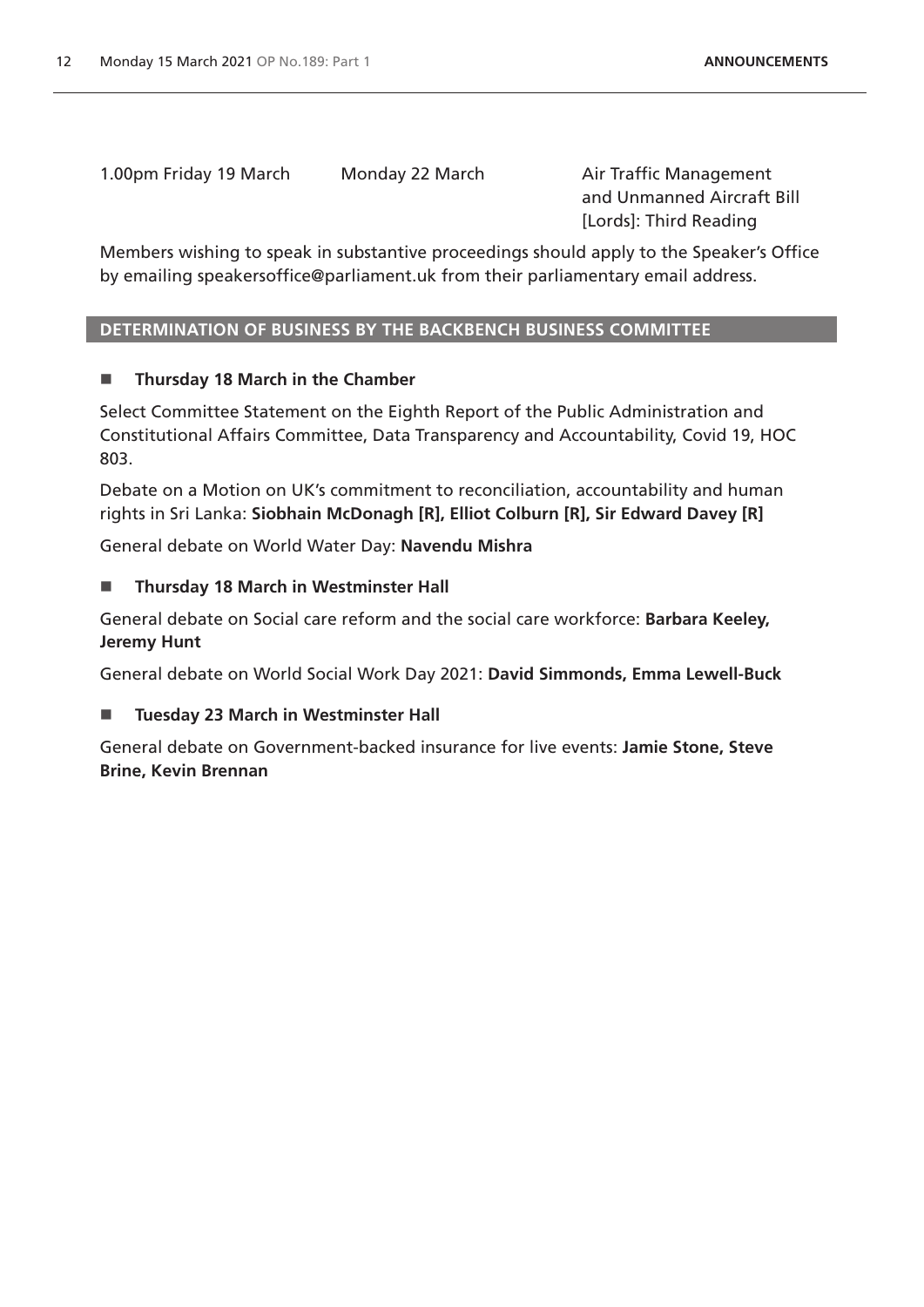# <span id="page-12-0"></span>**FURTHER INFORMATION**

## **MEMBERS' GUIDE TO CHAMBER PROCEEDINGS**

The [Members' Guide](https://guidetoprocedure.parliament.uk/mps-guide-to-procedure) to Chamber proceedings is available on the Parliamentary website

## **BUSINESS OF THE DAY**

Documents and reports relating to the business being held in the Chamber are available on the Commons Business Briefings webpage: [www.parliament.uk/business/publications/](http://www.parliament.uk/business/publications/research/commons-business-briefings/) [research/commons-business-briefings/](http://www.parliament.uk/business/publications/research/commons-business-briefings/)

#### **WRITTEN STATEMENTS**

Text of today's Written Statements:<https://questions-statements.parliament.uk/>

## **SELECT COMMITTEES**

Select Committees Webpage: <https://committees.parliament.uk/>

## **STANDING ORDERS RELATING TO PUBLIC BUSINESS**

Text of Standing Orders relating to public business: [www.parliament.uk/business/](http://publications.parliament.uk/pa/cm201919/cmstords/341/body.html) [publications.parliament.uk/pa/cm201919/cmstords/341/body.html](http://publications.parliament.uk/pa/cm201919/cmstords/341/body.html)

## **EUROPEAN BUSINESS**

European Business Referrals and Motion documents for consideration by European Committees or on the Floor of the House are available on the European Business webpage: [https://old.parliament.uk/business/publications/business-papers/commons/](https://old.parliament.uk/business/publications/business-papers/commons/european-business11/) [european-business11/](https://old.parliament.uk/business/publications/business-papers/commons/european-business11/)

# **DIGITAL ENGAGEMENT**

Information about digital engagement opportunities for debates is available on the parliamentary website: [https://www.parliament.uk/get-involved/have-your-say-on-laws/](https://www.parliament.uk/get-involved/have-your-say-on-laws/digital-engagement/) [digital-engagement/](https://www.parliament.uk/get-involved/have-your-say-on-laws/digital-engagement/).

All business papers are available via the HousePapers app on mobile devices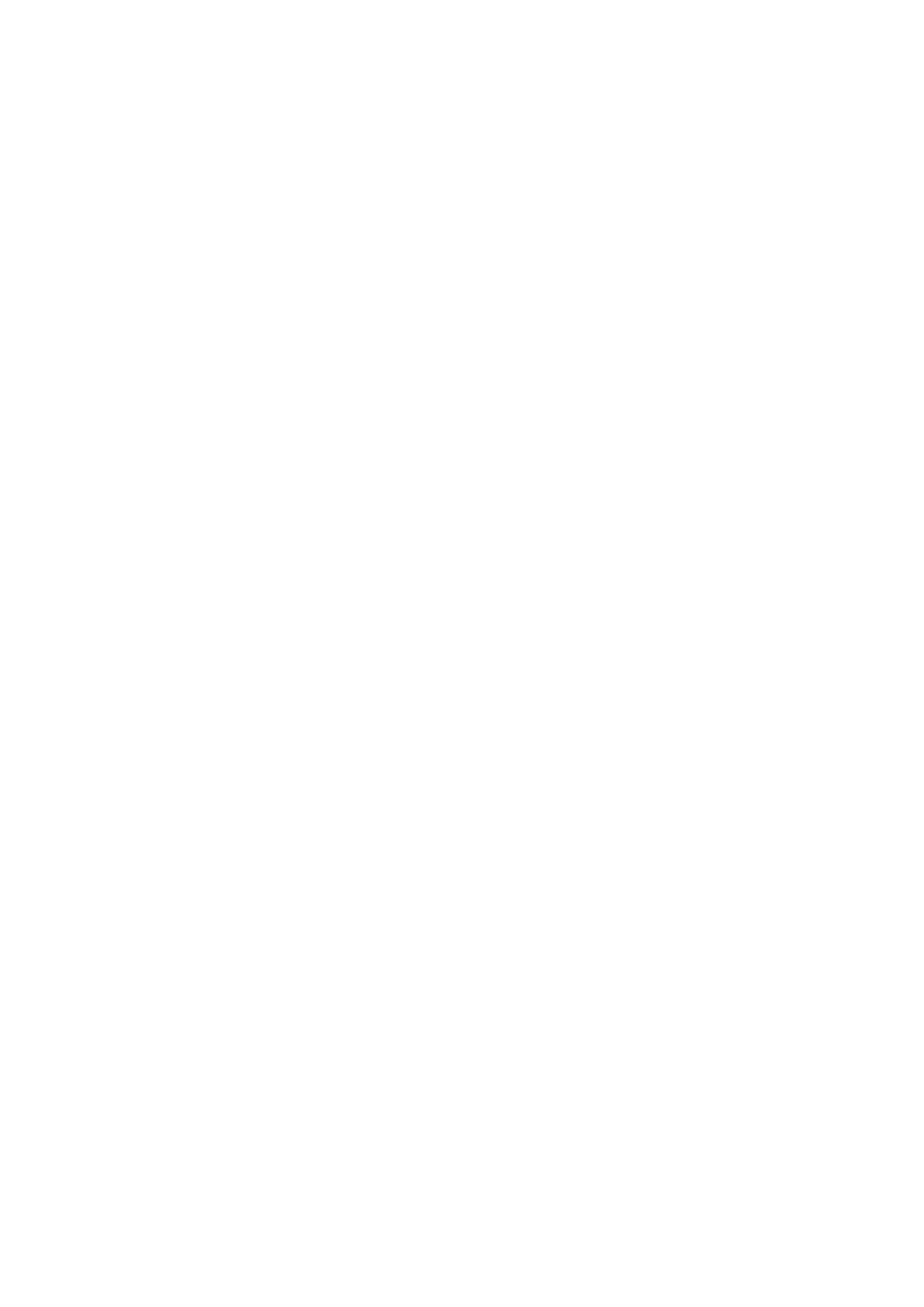<span id="page-14-0"></span>

# **Monday 15 March 2021** Order Paper No.189: Part 2

# **FUTURE BUSINESS**

# **A. CALENDAR OF BUSINESS**

Business in either Chamber may be changed, and further business added, up to the rising of the House on the day before it is to be taken, and is therefore provisional.

Government items of business in this section have nominally been set down for today, but are expected to be taken on the dates stated.

# **B. REMAINING ORDERS AND NOTICES**

Business in this section has not yet been scheduled for a specific date. It has been nominally set down for today but is not expected to be taken today.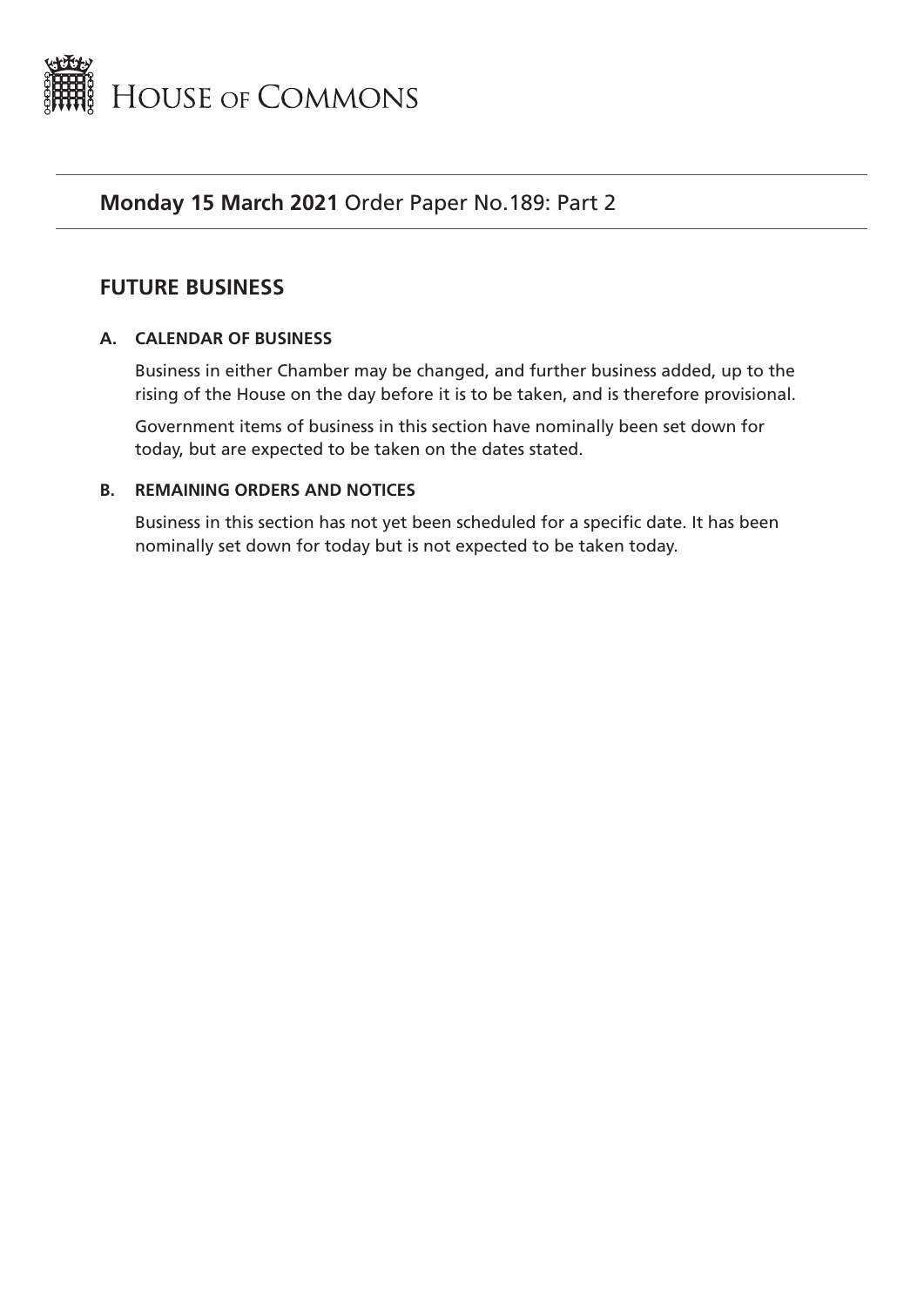# <span id="page-15-0"></span>**A. CALENDAR OF BUSINESS**

Business in either Chamber may be changed, and further business added, up to the rising of the House on the day before it is to be taken, and is therefore provisional.

# **TUESDAY 16 MARCH**

# **CHAMBER**

# **QUESTIONS**

- **11.30am [Questions to the Secretary of State for Justice](https://commonsbusiness.parliament.uk/document/46153/html#anchor-1)**
- **12.15pm [Topical Questions to the Secretary of State for Justice](https://commonsbusiness.parliament.uk/document/46153/html#anchor-2)**

# Afterwards

# **GOODS AND SERVICES OF UK ORIGIN: TEN MINUTE RULE MOTION**

## **Gareth Thomas**

That leave be given to bring in a Bill to establish a presumption in public sector procurement in favour of purchasing goods and services from businesses based in the UK; to require the Secretary of State to publish data on the value of Government contracts awarded to such businesses, and estimates of jobs created as a result, by region and nation; to make provision for a kitemark scheme for goods of predominantly UK origin; and for connected purposes.

## **Notes:**

The Member moving and a Member opposing this Motion may each speak for up to 10 minutes.

# **[POLICE, CRIME, SENTENCING AND COURTS BILL](https://publications.parliament.uk/pa/bills/cbill/58-01/0268/200268.pdf): SECOND READING (DAY 2)**

# **POLICE, CRIME, SENTENCING AND COURTS BILL: PROGRAMME**

## **Secretary Priti Patel, Secretary Robert Buckland**

That the following provisions shall apply to the Police, Crime, Sentencing and Courts Bill:

## **Committal**

(1) The Bill shall be committed to a Public Bill Committee.

# **Proceedings in Public Bill Committee**

(2) Proceedings in the Public Bill Committee shall (so far as not previously concluded) be brought to a conclusion on Thursday 13 May 2021.

(3) The Public Bill Committee shall have leave to sit twice on the first day on which it meets.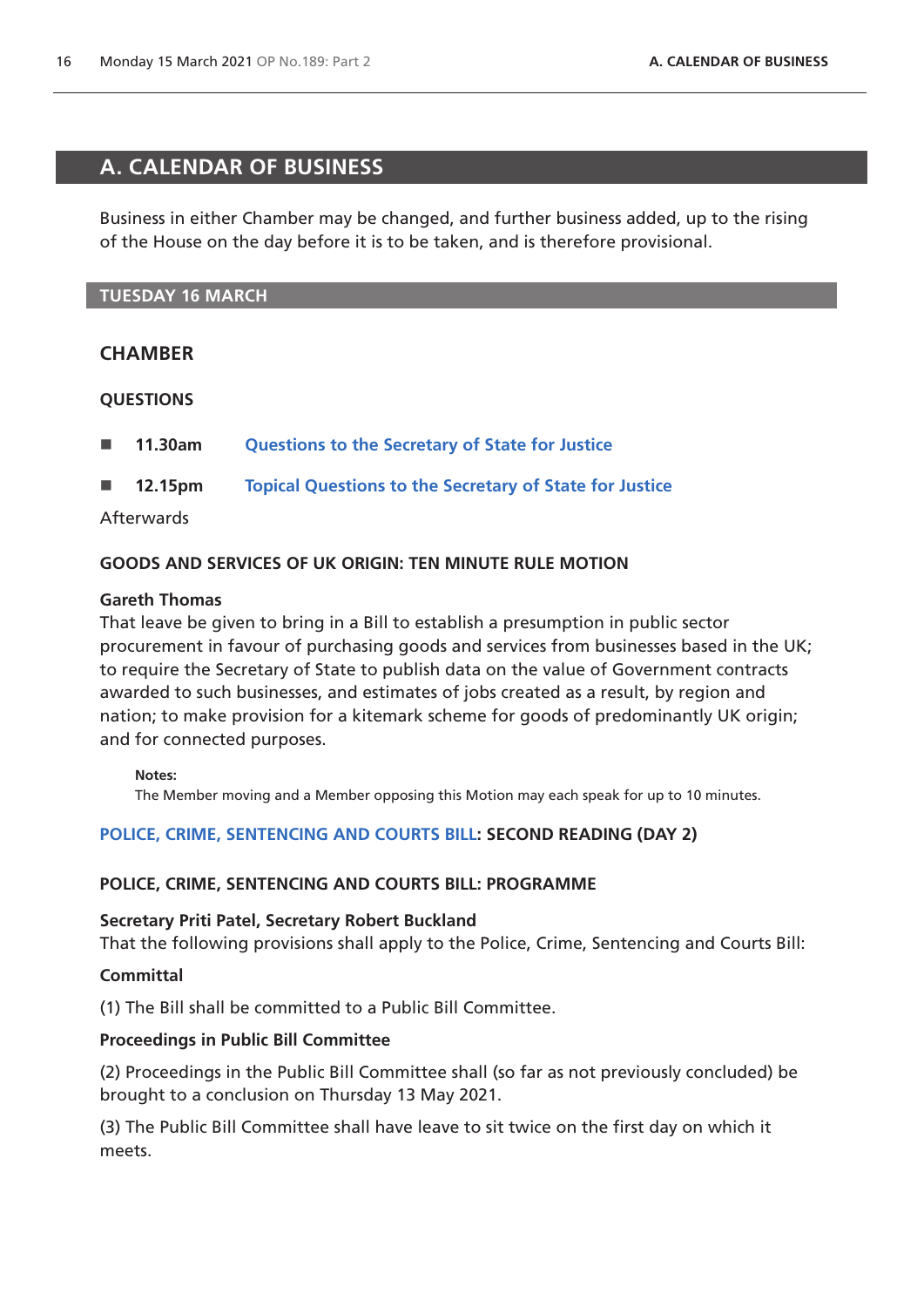## **Proceedings on Consideration and Third Reading**

(4) Proceedings on Consideration shall (so far as not previously concluded) be brought to a conclusion one hour before the moment of interruption on the day on which those proceedings are commenced.

(5) Proceedings on Third Reading shall (so far as not previously concluded) be brought to a conclusion at the moment of interruption on that day.

(6) [Standing Order No. 83B](https://publications.parliament.uk/pa/cm201919/cmstords/341/body.html#83B) (Programming committees) shall not apply to proceedings on Consideration and Third Reading.

## **Other proceedings**

(7) Any other proceedings on the Bill may be programmed.

# **[POLICE, CRIME, SENTENCING AND COURTS BILL](https://publications.parliament.uk/pa/bills/cbill/58-01/0268/200268.pdf): MONEY**

#### **Jesse Norman**

That, for the purposes of any Act resulting from the Police, Crime, Sentencing and Courts Bill, it is expedient to authorise the payment out of money provided by Parliament of:

(1) any expenditure incurred under or by virtue of the Act by a Minister of the Crown, government department or other public authority, and

(2) any increase attributable to the Act in the sums payable under any other Act out of money so provided.

**Notes:**

Queen's Recommendation signified.

# **[POLICE, CRIME, SENTENCING AND COURTS BILL](https://publications.parliament.uk/pa/bills/cbill/58-01/0268/200268.pdf): WAYS AND MEANS**

## **Jesse Norman**

That, for the purposes of any Act resulting from the Police, Crime, Sentencing and Courts Bill, it is expedient to authorise the charging of fees for courses offered as an alternative to prosecution for road traffic offences.

# **POLICE, CRIME, SENTENCING AND COURTS BILL: CARRY-OVER**

## **Secretary Priti Patel, Secretary Robert Buckland**

That if, at the conclusion of this Session of Parliament, proceedings on the Police, Crime, Sentencing and Courts Bill have not been completed, they shall be resumed in the next Session.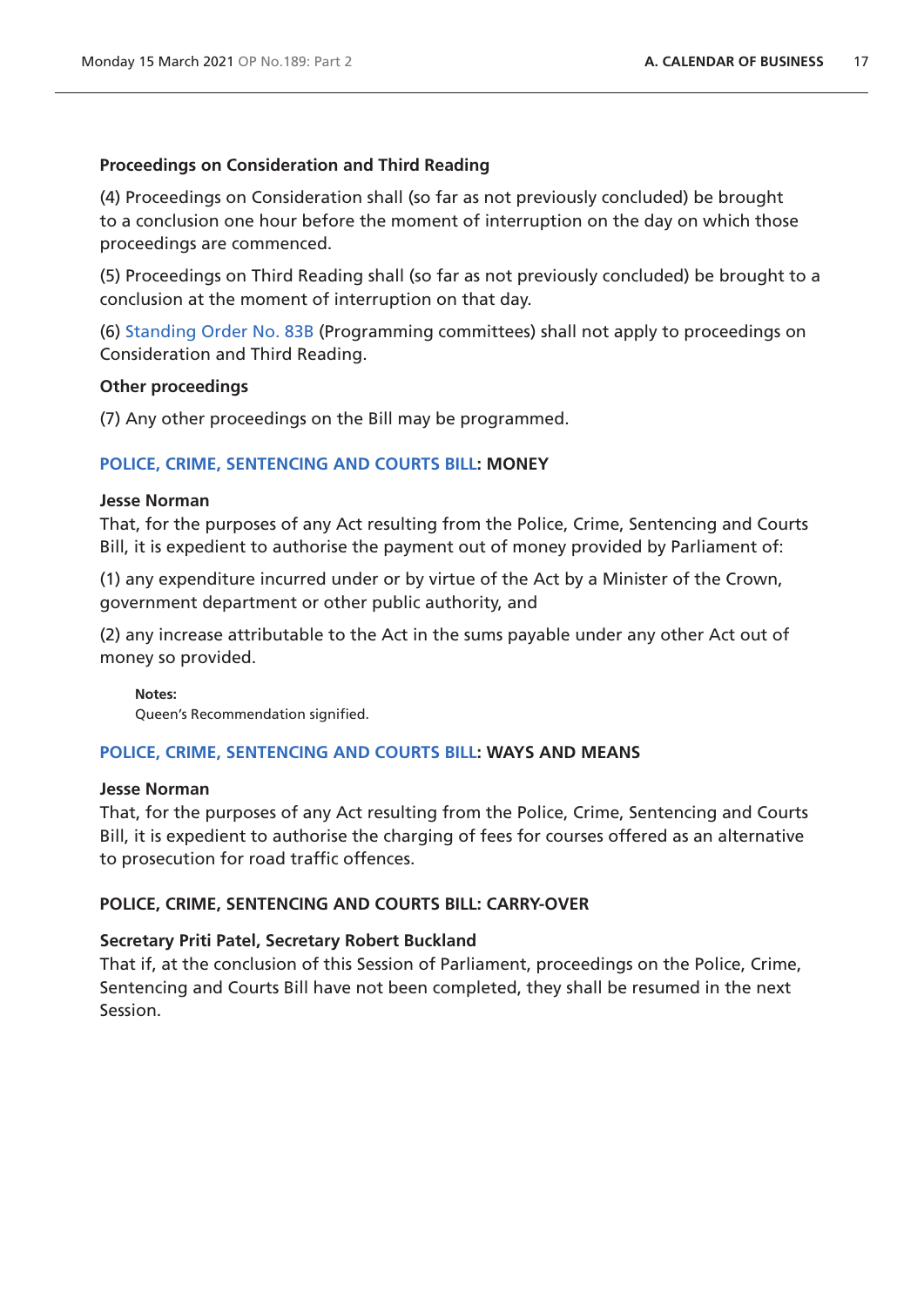#### **ADJOURNMENT DEBATE**

■ Scottish Civil Service and the operation of the Scotland Act 1998: Mr David Davis

# **WESTMINSTER HALL**

 **9.25am** That this House has considered Commonwealth Day 2021: **Mr Ian Liddell-Grainger, Julie Elliott**

#### **Notes:**

The Chairman of Ways and Means appointed this debate on the recommendation of the Backbench Business Committee.

The debate at 9.25am will last for up to 90 minutes.

 **11.00am** That this House has considered the use of Release Under Investigation by the Metropolitan Police: **Sir David Amess**

#### **Notes:**

The debate at 11.00am will last for up to 30 minutes. The sitting will be suspended from 11.30am to 2.30pm.

 **2.30pm** That this House has considered the effect of the covid-19 outbreak on animal welfare: **Alex Davies-Jones, Tonia Antoniazzi**

#### **Notes:**

The debate at 2.30pm will last for up to 90 minutes.

 **4.05pm** That this House has considered arrest of opposition politicians in Turkey: **Feryal Clark**

**Notes:**

The debate at 4.05pm will last for up to half an hour.

 **4.50pm** That this House has considered the Union Connectivity Review: **John Lamont**

#### **Notes:**

The debate at 4.50pm will last for up to an hour. The second part of the sitting will be suspended and time added if divisions take place in the main Chamber ([Standing Order No. 10\(3\)\)](https://publications.parliament.uk/pa/cm201919/cmstords/341/body.html#10(3)).

## **WEDNESDAY 17 MARCH**

# **CHAMBER**

## **QUESTIONS**

- **11.30am [Questions to the Secretary of State for Wales](https://commonsbusiness.parliament.uk/document/46153/html#anchor-4)**
- **12 noon [Questions to the Prime Minister](https://commonsbusiness.parliament.uk/document/46153/html#anchor-5)**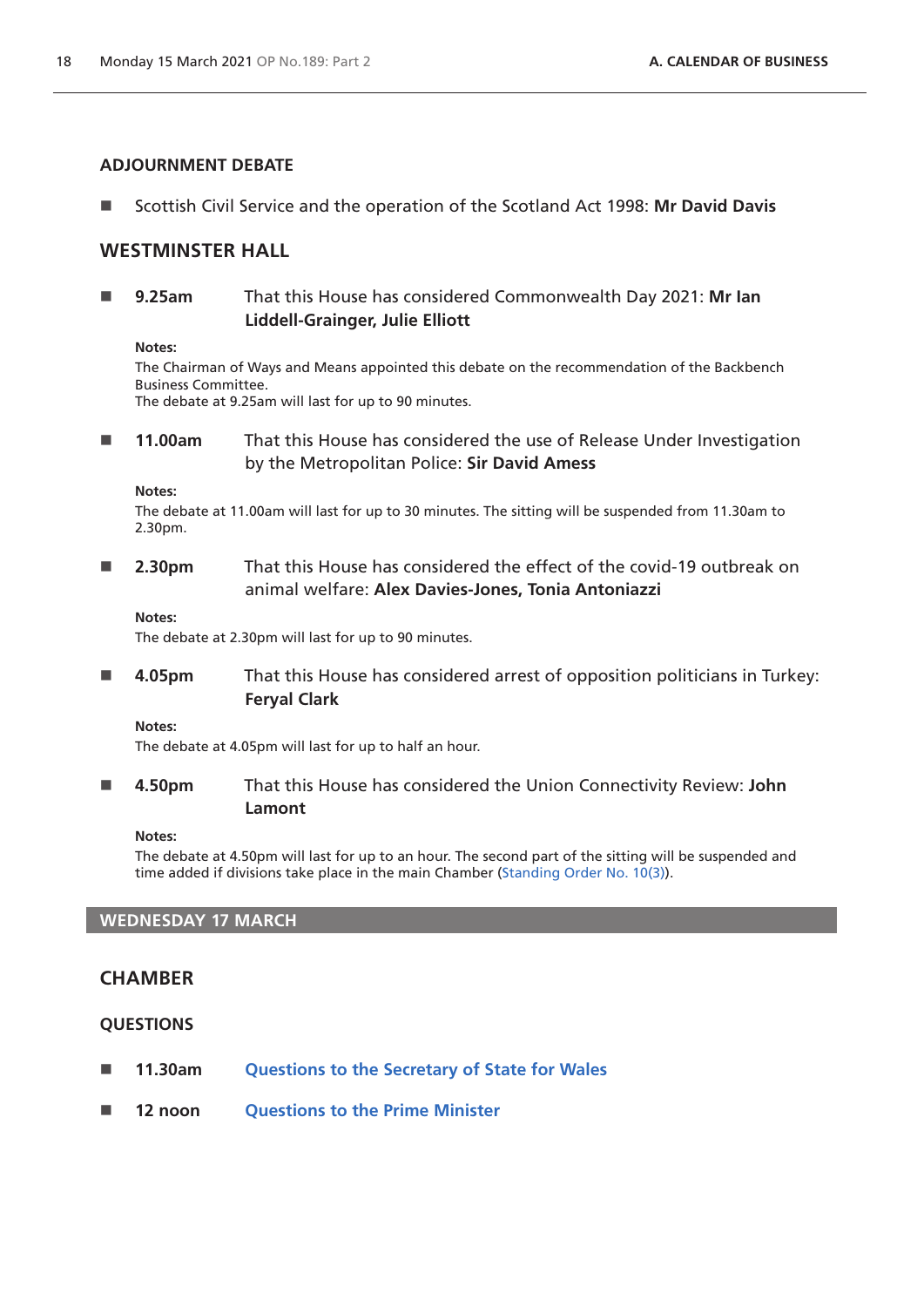# **Afterwards**

#### **EDUCATION EMPLOYMENT (ACCOMPANIMENT TO HEARINGS): TEN MINUTE RULE MOTION**

#### **Brendan Clarke-Smith**

That leave be given to bring in a Bill to provide that teachers and other education staff may choose to be accompanied to disciplinary or grievance hearings by a person other than a trade union representative or colleague; and for connected purposes.

#### **Notes**

The Member moving and a Member opposing this Motion may each speak for up to 10 minutes.

## **OPPOSITION DAY (18TH ALLOTTED DAY)**

**Notes:**

The matter to be debated will be on a motion in the name of the Leader of the Scottish National Party [\(Standing Order No. 14\(2\)](https://publications.parliament.uk/pa/cm201919/cmstords/341/body.html#14(2)))

#### **ADJOURNMENT DEBATE**

Funding for Transport for the North: **Dame Diana Johnson**

# **WESTMINSTER HALL**

 **9.25am** That this House has considered the future of passenger boats and the Maritime and Coastguard Agency: **Andrew Rosindell**

#### **Notes:**

The debate at 9.25am will last for up to 90 minutes.

**11.00am** That this House has considered the extension of marine protected areas: **Tony Lloyd**

#### **Notes:**

The debate at 11.00am will last for up to 30 minutes. The sitting will be suspended from 11.30am to 2.30pm.

 **2.30pm** That this House has considered the future of research and development funding: **Daniel Zeichner**

#### **Notes:**

The debate at 2.30pm will last for up to 90 minutes

 **4.05pm** That this House has considered the UK voting record at UN Human Rights Council on Israel: **Scott Benton**

#### **Notes:**

The debate at 4.05pm will last for up to half an hour.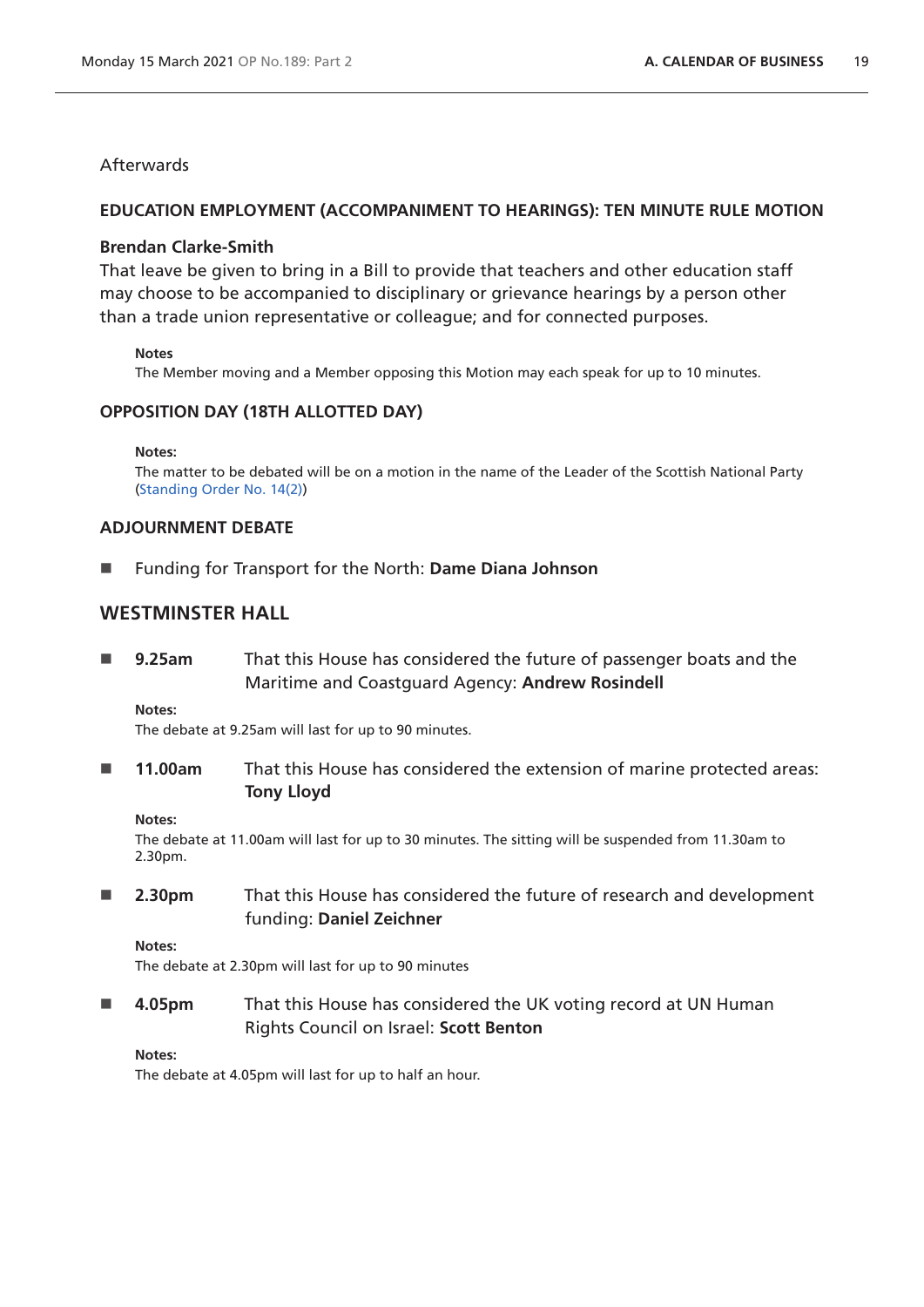# **4.50pm** That this House has considered the disposal of unexploded ordnance for offshore windfarm construction: **John Nicolson, Sir Roger Gale, Stephen Hammond, Sarah Olney**

**Notes:**

The debate at 4.50pm will last for up to an hour. The second part of the sitting will be suspended and time added if divisions take place in the main Chamber ([Standing Order No. 10\(3\)\)](https://publications.parliament.uk/pa/cm201919/cmstords/341/body.html#10(3)).

#### **THURSDAY 18 MARCH**

## **CHAMBER**

#### **QUESTIONS**

- **9.30am [Questions to the Secretary of State for Digital, Culture, Media and Sport](https://commonsbusiness.parliament.uk/document/46153/html#anchor-7)**
- **10.00am [Topical Questions to the Secretary of State for Digital, Culture, Media](https://commonsbusiness.parliament.uk/document/46153/html#anchor-8)  [and Sport](https://commonsbusiness.parliament.uk/document/46153/html#anchor-8)**
- **10.10am [Questions to the Attorney General](https://commonsbusiness.parliament.uk/document/46153/html#anchor-9)**
- **Select Committee statement on Eighth Report of the Public Administration and Constitutional Affairs Committee, Data Transparency and Accountability, Covid 19, HC 803**

Afterwards

## **BACKBENCH BUSINESS**

**UK's commitment to reconciliation, accountability and human rights in Sri Lanka**

# **Siobhain McDonagh [R] Elliot Colburn [R]**

#### **Ed Davey**

That this House notes with concern the reports from of a systematic attack in Sri Lanka on democratic governance, the rule of law and human rights including renewed threats of violence against the Tamil and Muslim communities; is profoundly concerned that the Sri Lankan Government has refused to investigate accusations of war crimes including by key members of the current government and has withdrawn from the UN Human Rights Council Resolution 30/1; welcomes the significant leadership role played by successive UK Governments at the Human Rights Council and urges the present Government to provide clear policy direction and leadership to ensure a new substantive resolution is passed at the upcoming Council session in March 2021 that will enable continued monitoring by the Office of the High Commissioner for Human Rights and mandate a mechanism to gather, preserve and analyse evidence of violations for future investigations and prosecutions; and calls upon the Government to develop a consistent and coherent policy to assist the people of Sri Lankan people through its trade, investment and aid programmes, and in its diplomatic and military relations.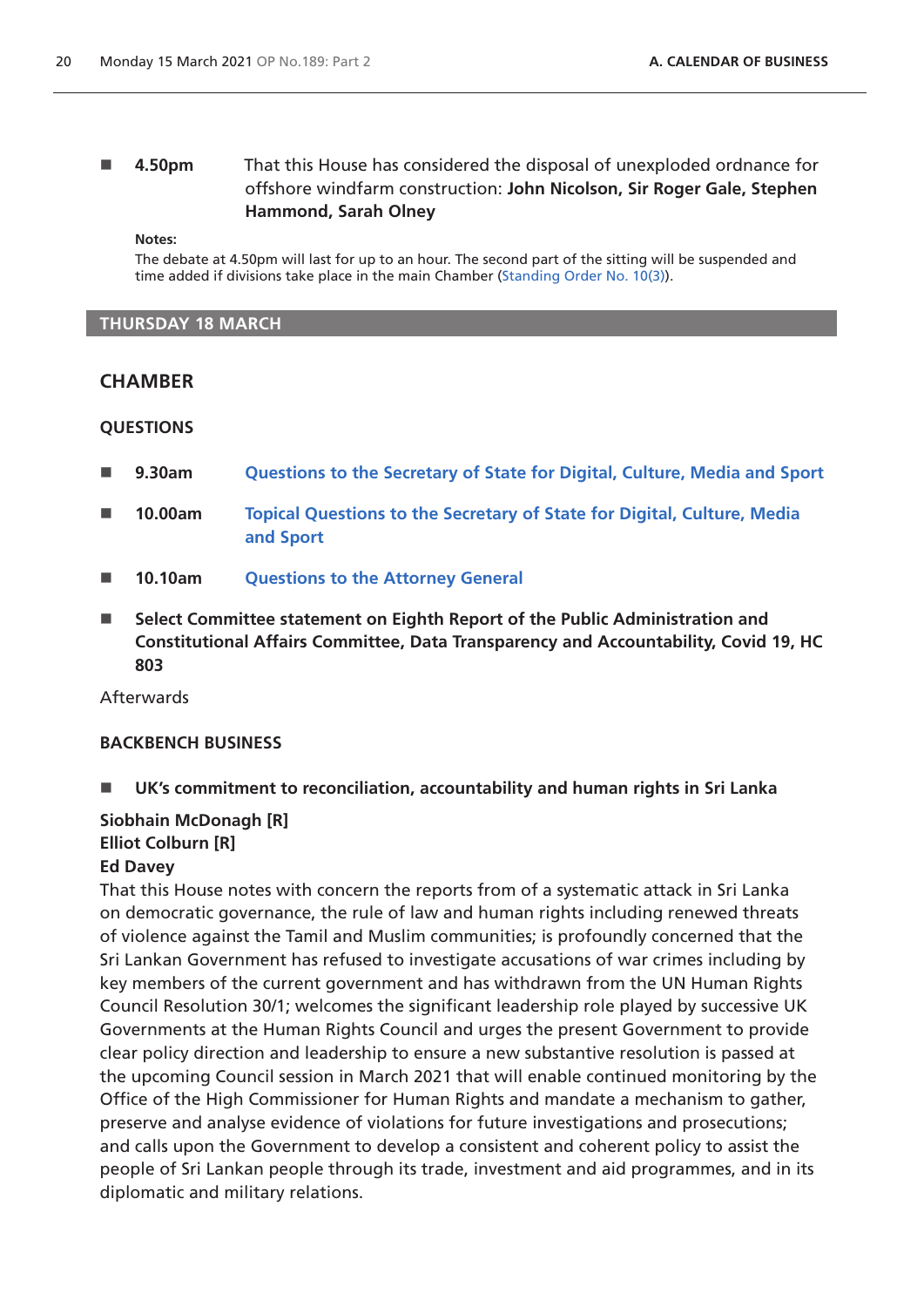#### **World Water Day 2021**

#### **Navendu Mishra**

That this House has considered World Water Day 2021.

**Notes:**

The subjects for these debates were determined by the Backbench Business Committee.

## **ADJOURNMENT DEBATE**

■ Review of public landmarks in response to recent cultural debates on historical British figures: **Gareth Bacon**

# **WESTMINSTER HALL**

- **1.30pm** That this House has considered social reform and the social care workforce: **Barbara Keeley, Jeremy Hunt**
- **3.15pm** That this House has considered World Social Work Day 2021: **David Simmonds, Mrs Emma Lewell-Buck**

#### **MONDAY 22 MARCH**

# **CHAMBER**

#### **QUESTIONS**

- **2.30pm Questions to the Secretary of State for the Home Department**
- **3.15pm Topical Questions to the Secretary of State for the Home Department**

Afterwards

#### **CONSIDERATION OF LORDS AMENDMENTS**

#### **[TRADE BILL](https://publications.parliament.uk/pa/bills/cbill/58-01/0262/20262.pdf): CONSIDERATION OF LORDS MESSAGE**

#### **Notes:**

Proceedings on consideration of the Lords Message must be brought to a conclusion no later than one hour after their commencement ([Order of 19 January 2021\)](https://commonsbusiness.parliament.uk/document/44640/pdf). The [Scottish Parliament](https://publications.parliament.uk/pa/bills/cbill/58-01/0120/Dr%20Benger%20Trade%20Bill.pdf) and [Senedd Cymru](https://publications.parliament.uk/pa/bills/cbill/58-01/0120/Joint%20Letter%20-%20LCM%20Trade%20Bill.pdf) have approved Legislative Consent Resolutions relating to this Bill. Copies of the Resolutions are available in the Vote Office (also available on the [documents webpage](https://bills.parliament.uk/bills/2729/publications)

for the Bill).

Lords Amendment 3E engages financial privilege.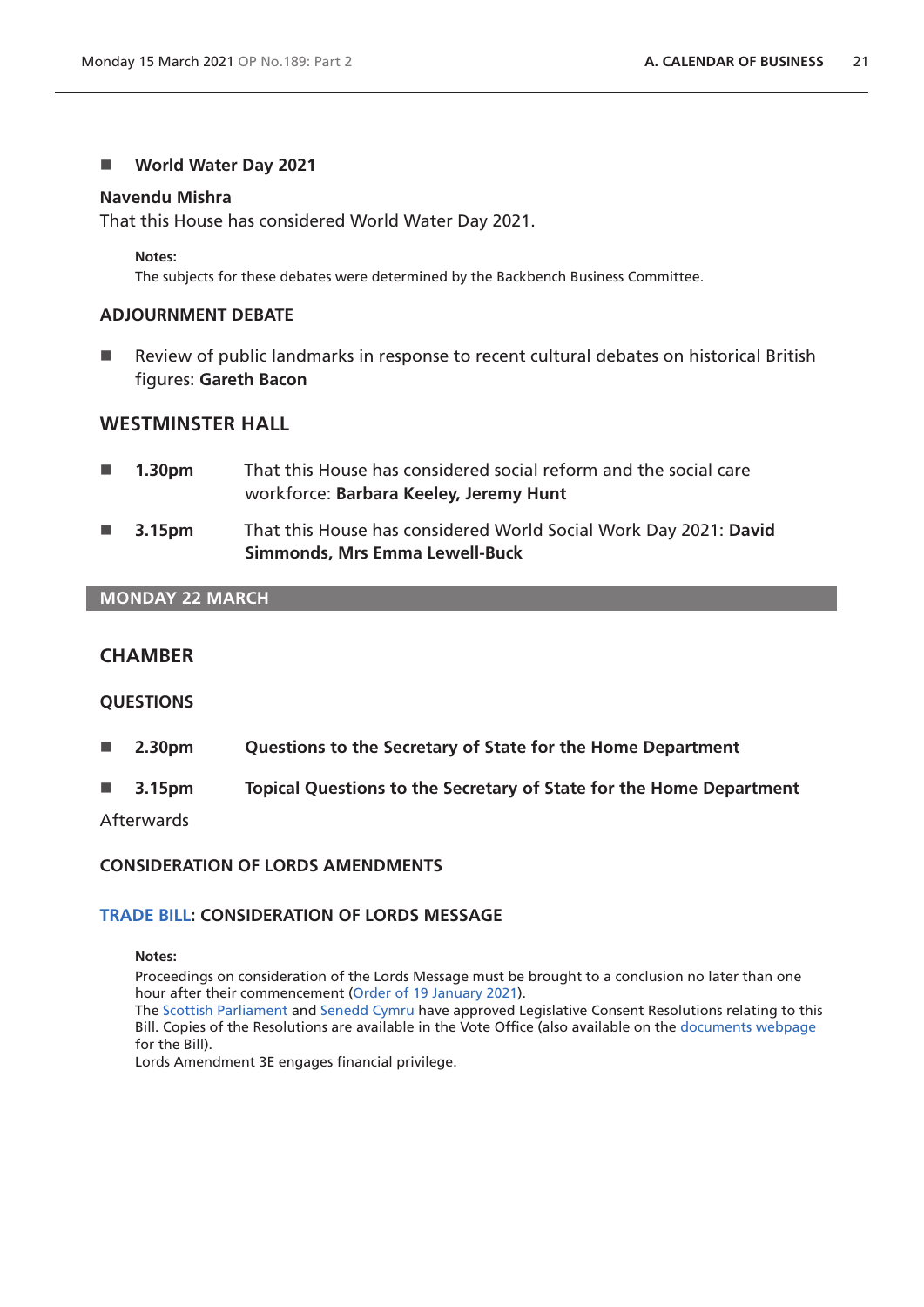## **[AIR TRAFFIC MANAGEMENT AND UNMANNED AIRCRAFT BILL \[LORDS\]](https://publications.parliament.uk/pa/bills/cbill/58-01/0257/200257.pdf): REMAINING STAGES**

As amended in Public Bill Committee, to be considered.

**Notes:**

Proceedings will be taken in accordance with the Programme Order agreed on [2 February:](https://commonsbusiness.parliament.uk/document/45099/pdf) proceedings on Consideration shall (so far as not previously concluded) be brought to a conclusion one hour before the moment of interruption on the day on which they are commenced. Third Reading shall (so far as not previously concluded) be brought to a conclusion at the moment of interruption on that day. The Northern Ireland Assembly has approved a Legislative Consent Resolution relating to this Bill. Copies of the Resolution are available in the Vote Office (also available on the [documents webpage](https://bills.parliament.uk/bills/2533/publications) for the Bill).

## **ADJOURNMENT DEBATE**

■ Health and safety regulations and cranes: Apsana Begum

# **WESTMINSTER HALL**

- **4.30pm** That this House has considered e-petition [570779](https://petition.parliament.uk/petitions/570779), relating to consent for a referendum on Scottish independence: **Chris Evans, on behalf of the Petitions Committee**
- **6.15pm** That this House has considered e-petitions [313310](https://petition.parliament.uk/petitions/313310), [557167](https://petition.parliament.uk/petitions/557167), [563904](https://petition.parliament.uk/petitions/563904), [566718](https://petition.parliament.uk/petitions/566718) and [567492,](https://petition.parliament.uk/petitions/567492) relating to the Government's Spring 2021 Covid-19 roadmap: **Nick Fletcher, on behalf of the Petitions Committee**

**Notes:**

The subjects for these debates were determined by the Petitions Committee. The sitting will last for up to three hours. The sitting will be suspended and time added if divisions take place in the main Chamber [\(Standing Order No. 10\(3\)](https://publications.parliament.uk/pa/cm201919/cmstords/341/body.html#10(3))).

#### **TUESDAY 23 MARCH**

# **CHAMBER**

## **QUESTIONS**

- 11.30am Questions to the Secretary of State for Business, Energy and Industrial **Strategy**
- 12.15pm Topical Questions to the Secretary of State for Business, Energy and **Industrial Strategy**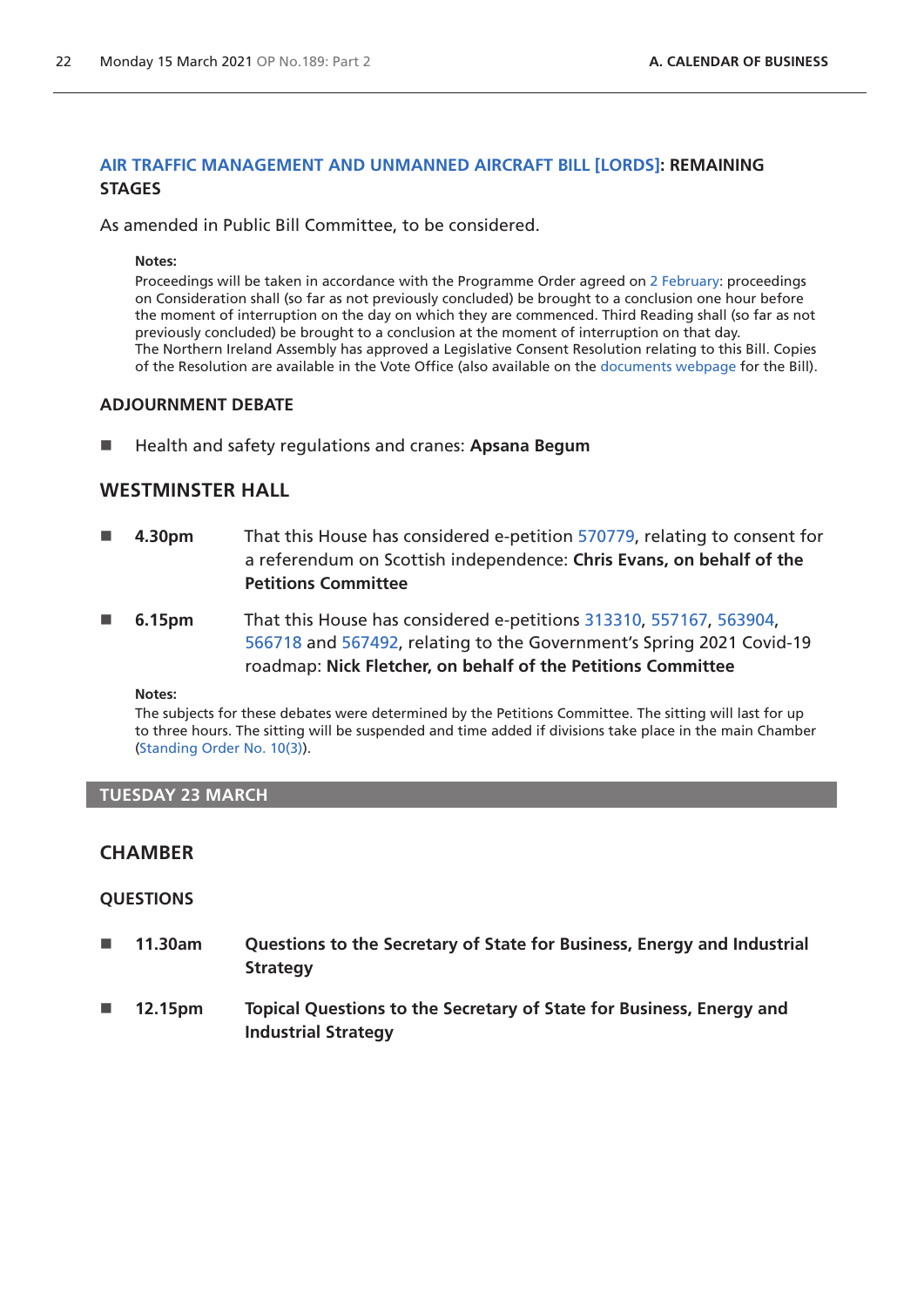# **Afterwards**

#### **FIRST-AID (MENTAL HEALTH): TEN MINUTE RULE MOTION**

#### **Dean Russell**

That leave be given to bring in a Bill to make mental health first-aid part of first-aid training requirements; and for connected purposes

#### **Notes:**

The Member moving and a Member opposing this Motion may each speak for up to 10 minutes.

## **WESTMINSTER HALL**

 **9.25am** That this House has considered Government-backed insurance for live events: **Jamie Stone, Steve Brine, Kevin Brennan**

**Notes:** 

The debate at 9.25am will last for up to 90 minutes. The Chairman of Ways and Means appointed this debate on the recommendation of the Backbench Business Committee Subsequent debates in Westminster Hall on this day will be drawn by Speaker's ballot on 16 March.

#### **WEDNESDAY 24 MARCH**

## **CHAMBER**

## **QUESTIONS**

- **11.30am Questions to the Minister for Women and Equalities**
- **11.53am Topical Questions to the Minister for Women and Equalities**
- **12 noon Questions to the Prime Minister**

#### **Afterwards**

## **TEN MINUTE RULE MOTION**

#### **Patrick Grady**

That leave be given to bring in a Bill under SO No. 23 [details to be provided].

#### **Notes:**

The Member moving and a Member opposing this Motion may each speak for up to 10 minutes.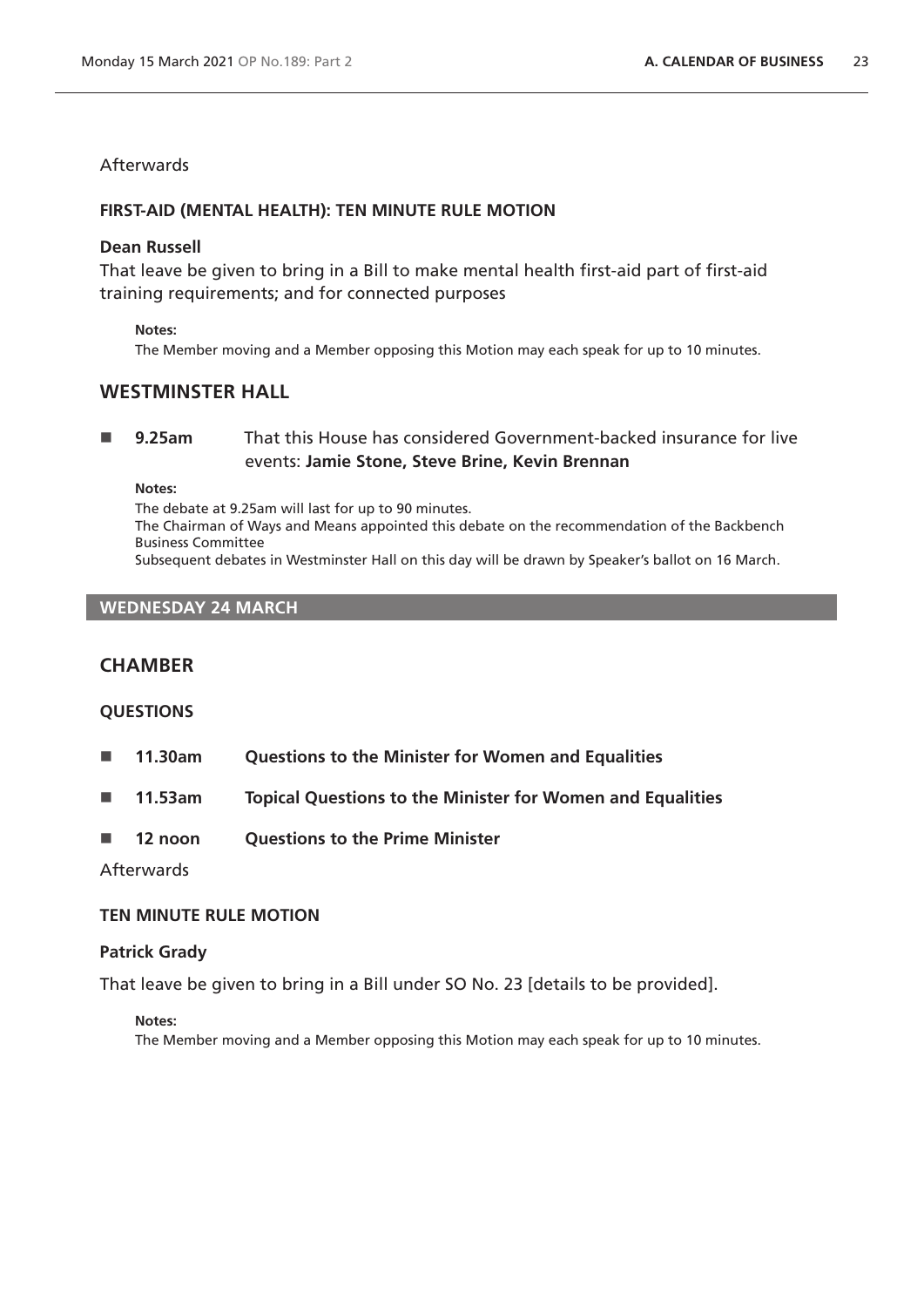## **THURSDAY 25 MARCH**

## **CHAMBER**

## **QUESTIONS**

- 9.30am Questions to the Chancellor of the Duchy of Lancaster and Minister for **the Cabinet Office**
- 10.15am Topical Questions to the Chancellor of the Duchy of Lancaster and **Minister for the Cabinet Office**

## **TUESDAY 13 APRIL**

# **CHAMBER**

## **QUESTIONS**

- **2.30pm Questions to the Secretary of State for Health and Social Care**
- **3.15pm Topical Questions to the Secretary of State for Health and Social Care**

**Afterwards** 

#### **TEN MINUTE RULE MOTION**

#### **Gareth Johnson**

That leave be given to bring in a Bill under SO No. 23 [details to be provided].

#### **Notes:**

The Member moving and a Member opposing this Motion may each speak for up to 10 minutes.

## **WEDNESDAY 14 APRIL**

## **CHAMBER**

## **QUESTIONS**

- 11.30am Questions to the President of COP26
- **11.53am Topical Questions to the President of COP26**
- 12 noon Questions to the Prime Minister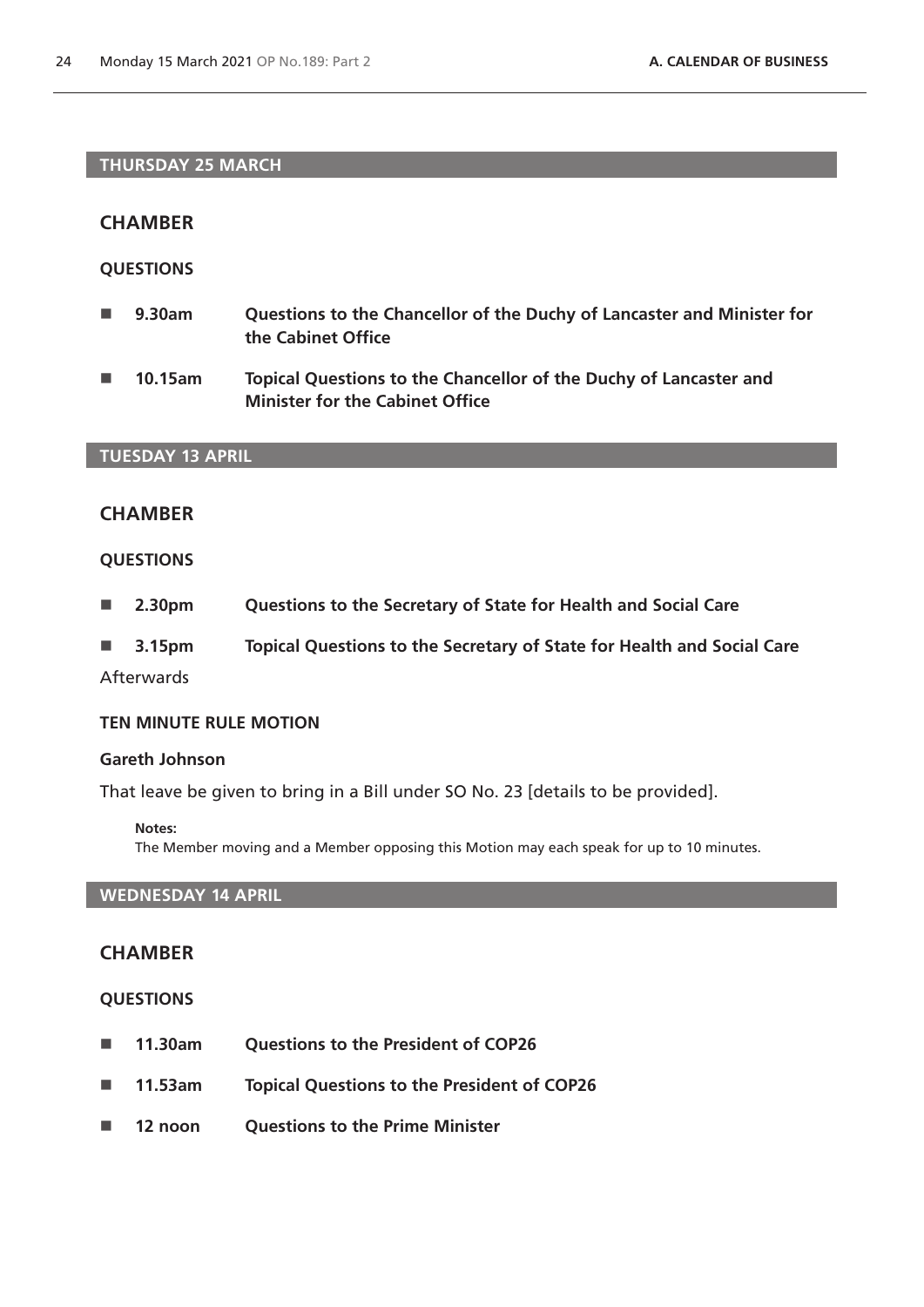# Afterwards

## **TEN MINUTE RULE MOTION**

## **Carolyn Harris**

That leave be given to bring in a Bill under SO No. 23 [details to be provided].

#### **Notes:**

The Member moving and a Member opposing this Motion may each speak for up to 10 minutes.

# **THURSDAY 15 APRIL**

# **CHAMBER**

## **QUESTIONS**

- **9.30am Questions to the Secretary of State for International Trade**
- **10.15am Topical Questions to the Secretary of State for International Trade**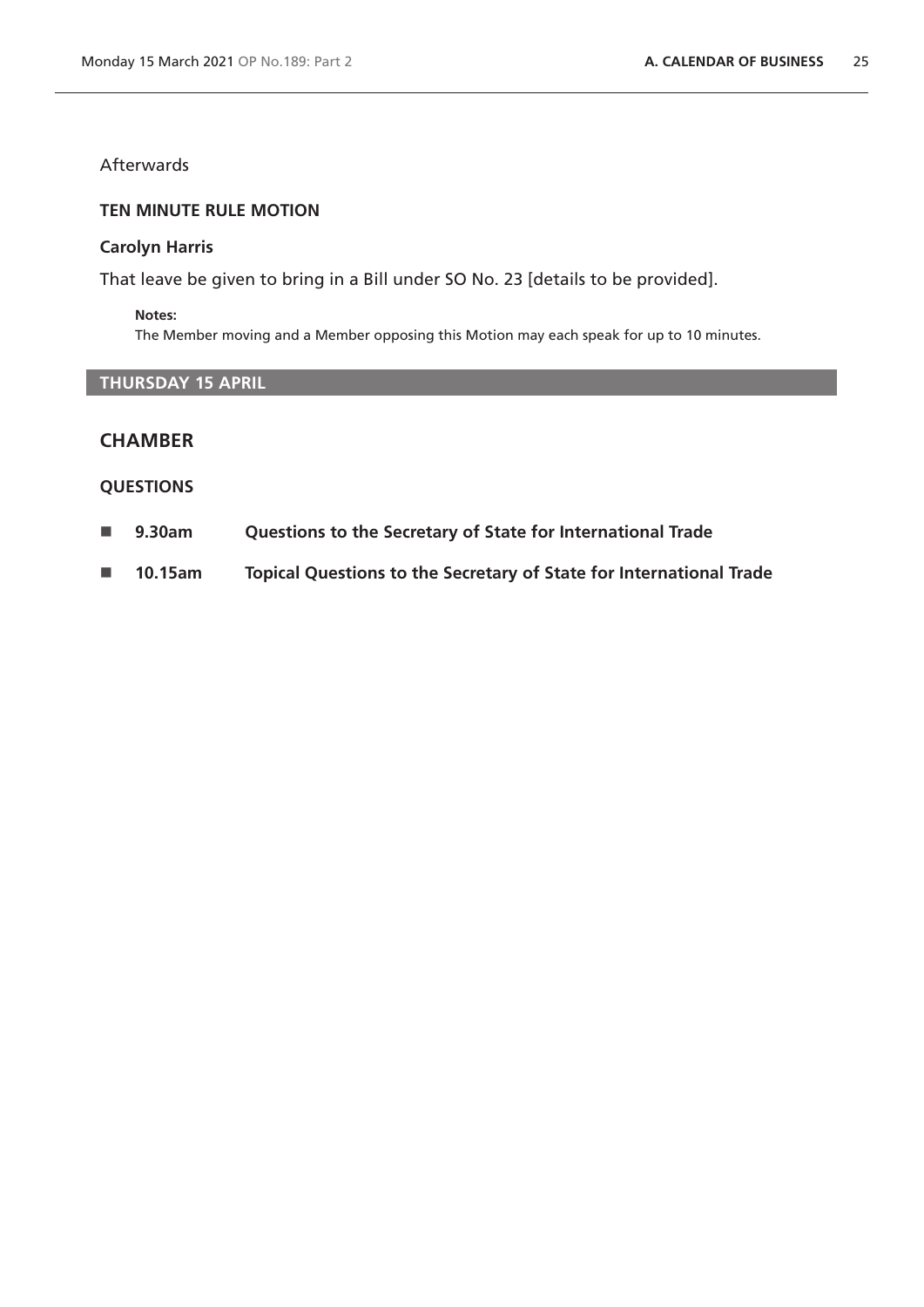# <span id="page-25-0"></span>**B. REMAINING ORDERS AND NOTICES**

Business in this section has not yet been scheduled for a specific date. It has therefore been set down formally to be taken in the Chamber today but is not expected to be taken today.

## **1. CRIMINAL LAW**

#### **Secretary Robert Buckland**

That the draft [Criminal Justice Act 2003 \(Early Release on Licence\) Order 2020](http://www.legislation.gov.uk/ukdsi/2020/9780111194461/pdfs/ukdsi_9780111194461_en.pdf), which was laid before this House on 16 March, be approved.

#### **Notes:**

The Speaker has certified that the Instrument relates exclusively to England and Wales and is within devolved legislative competence ([Standing Order No. 83P\)](https://publications.parliament.uk/pa/cm201919/cmstords/341/body.html#83P).

## **2. EXITING THE EUROPEAN UNION (TRADE)**

#### **Secretary Elizabeth Truss**

That the draft [Cat and Dog Fur \(Control of Movement etc.\) \(EU Exit\) Regulations 2021,](https://www.legislation.gov.uk/ukdsi/2021/9780348218916/pdfs/ukdsi_9780348218916_en.pdf) which were laid before this House on 12 January, be approved.

#### **Notes:**

The Joint Committee on Statutory Instruments has drawn the special attention of both Houses to the Instrument in its Forty-Third report of 2019-21 (HC 75-xliii). The Speaker has not yet considered this instrument for certification [\(Standing Order No. 83P](https://publications.parliament.uk/pa/cm201919/cmstords/341/body.html#83P)).

## **3. ECCLESIASTICAL LAW**

#### **Caroline Dinenage**

That the draft [Grants to the Churches Conservation Trust Order 2021,](https://www.legislation.gov.uk/ukdsi/2021/9780348219258/pdfs/ukdsi_9780348219258_en.pdf) which was laid before this House on 19 January, be approved.

#### **Notes:**

The Speaker has not yet considered this instrument for certification [\(Standing Order No. 83P](https://publications.parliament.uk/pa/cm201919/cmstords/341/body.html#83P)).

#### **4. [TELECOMMUNICATIONS \(SECURITY\) BILL:](https://publications.parliament.uk/pa/bills/cbill/58-01/0246/200246.pdf) REMAINING STAGES**

As amended in Public Bill Committee, to be considered.

#### **Notes:**

Proceedings will be taken in accordance with the Programme Order agreed to by the House on 30 November: proceedings on Consideration shall (so far as not previously concluded) be brought to a conclusion no later than one hour before moment of interruption; and proceedings on Third Reading shall (so far as not previously concluded) be brought to a conclusion no later than the moment of interruption.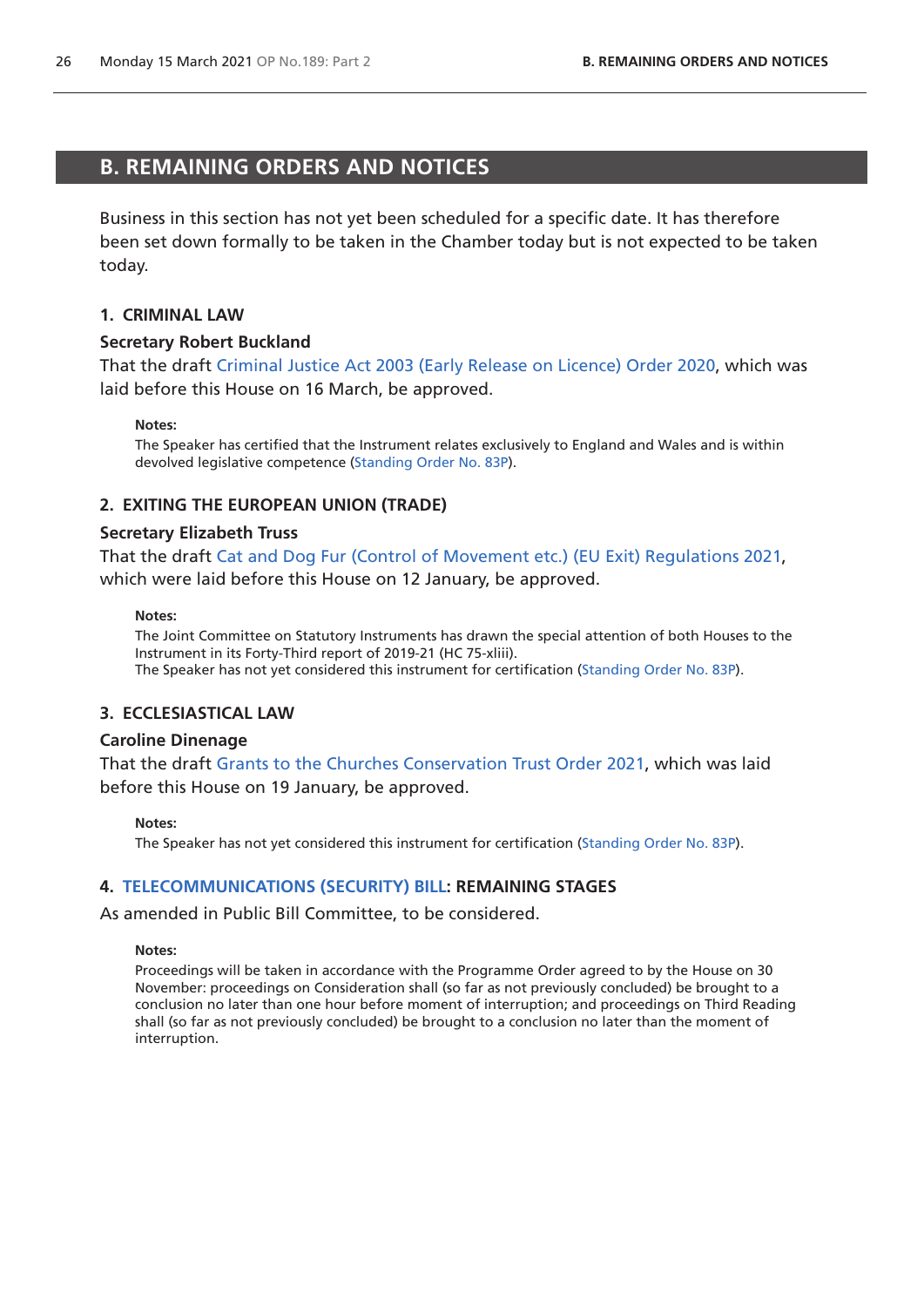#### **5. [ENVIRONMENT BILL](https://publications.parliament.uk/pa/bills/cbill/58-01/0220/200220.pdf): REMAINING STAGES (DAY 2)**

As amended on consideration on 26 January, to be further considered.

#### **Notes:**

Under the Programme (No. 5) motion agreed to on [26 January](https://commonsbusiness.parliament.uk/document/44847/pdf), proceedings relating to Parts 6 and 7 and clauses 132 to 139 of the Bill shall (so far as not previously concluded) be brought to a conclusion three hours after the commencement of proceedings on Consideration on the second day and remaining proceedings on Consideration shall (so far as not previously concluded) be brought to a conclusion five hours after the commencement of proceedings on Consideration on the second day. Proceedings on Third Reading shall (so far as not previously concluded) be brought to a conclusion six hours after the commencement of proceedings on Consideration on the second day.

Queen's and Prince of Wales' consent to be signified on Third Reading.

The Scottish Parliament and the Northern Ireland Assembly have approved Legislative Consent Resolutions relating to this Bill. Copies of the Resolutions are available in the Vote Office (also available on the [documents webpage](https://bills.parliament.uk/bills/2593/publications) for the Bill).

For amendments, see [documents webpage](https://bills.parliament.uk/bills/2593/publications) for the Bill.

#### **6. EXITING THE EUROPEAN UNION (COMPANIES)**

#### **Secretary Kwasi Kwarteng**

That the draft [International Accounting Standards \(Delegation of Functions\) \(EU Exit\)](https://www.legislation.gov.uk/ukdsi/2021/9780348219562/pdfs/ukdsi_9780348219562_en.pdf)  [Regulations 2021](https://www.legislation.gov.uk/ukdsi/2021/9780348219562/pdfs/ukdsi_9780348219562_en.pdf), which were laid before this House on 1 February, be approved.

#### **Notes:**

The Speaker has not yet considered this instrument for certification [\(Standing Order No. 83P](https://publications.parliament.uk/pa/cm201919/cmstords/341/body.html#83P)).

## **7. ENVIRONMENTAL PROTECTION**

#### **Secretary George Eustice**

That the draft [Single Use Carrier Bags Charges \(England\) \(Amendment\) Order 2021,](https://www.legislation.gov.uk/ukdsi/2021/9780348219760/pdfs/ukdsi_9780348219760_en.pdf) which was laid before this House on 4 February, be approved.

#### **Notes:**

The Instrument has not yet been considered by the Joint Committee on Statutory Instruments. The Speaker has not yet considered this instrument for certification [\(Standing Order No. 83P](https://publications.parliament.uk/pa/cm201919/cmstords/341/body.html#83P)).

# **8. CLIMATE CHANGE**

#### **Mrs Kemi Badenoch**

That the draft [Greenhouse Gas Emissions Trading Scheme Auctioning Regulations 2021](https://www.legislation.gov.uk/ukdsi/2021/9780348220049/pdfs/ukdsi_9780348220049_en.pdf), which were laid before this House on 11 February, be approved.

#### **Notes:**

The Speaker has not yet considered this instrument for certification [\(Standing Order No. 83P](https://publications.parliament.uk/pa/cm201919/cmstords/341/body.html#83P)).

#### **9. EXITING THE EUROPEAN UNION (FINANCIAL SERVICES)**

#### **John Glen**

That the draft [Recognised Auction Platforms \(Amendment and Miscellaneous Provisions\)](https://www.legislation.gov.uk/ukdsi/2021/9780348220032/pdfs/ukdsi_9780348220032_en.pdf)  [Regulations 2021](https://www.legislation.gov.uk/ukdsi/2021/9780348220032/pdfs/ukdsi_9780348220032_en.pdf), which were laid before this House on 11 February, be approved.

#### **Notes:**

The Instrument has not yet been considered by the Joint Committee on Statutory Instruments. The Speaker has not yet considered this instrument for certification [\(Standing Order No. 83P](https://publications.parliament.uk/pa/cm201919/cmstords/341/body.html#83P)).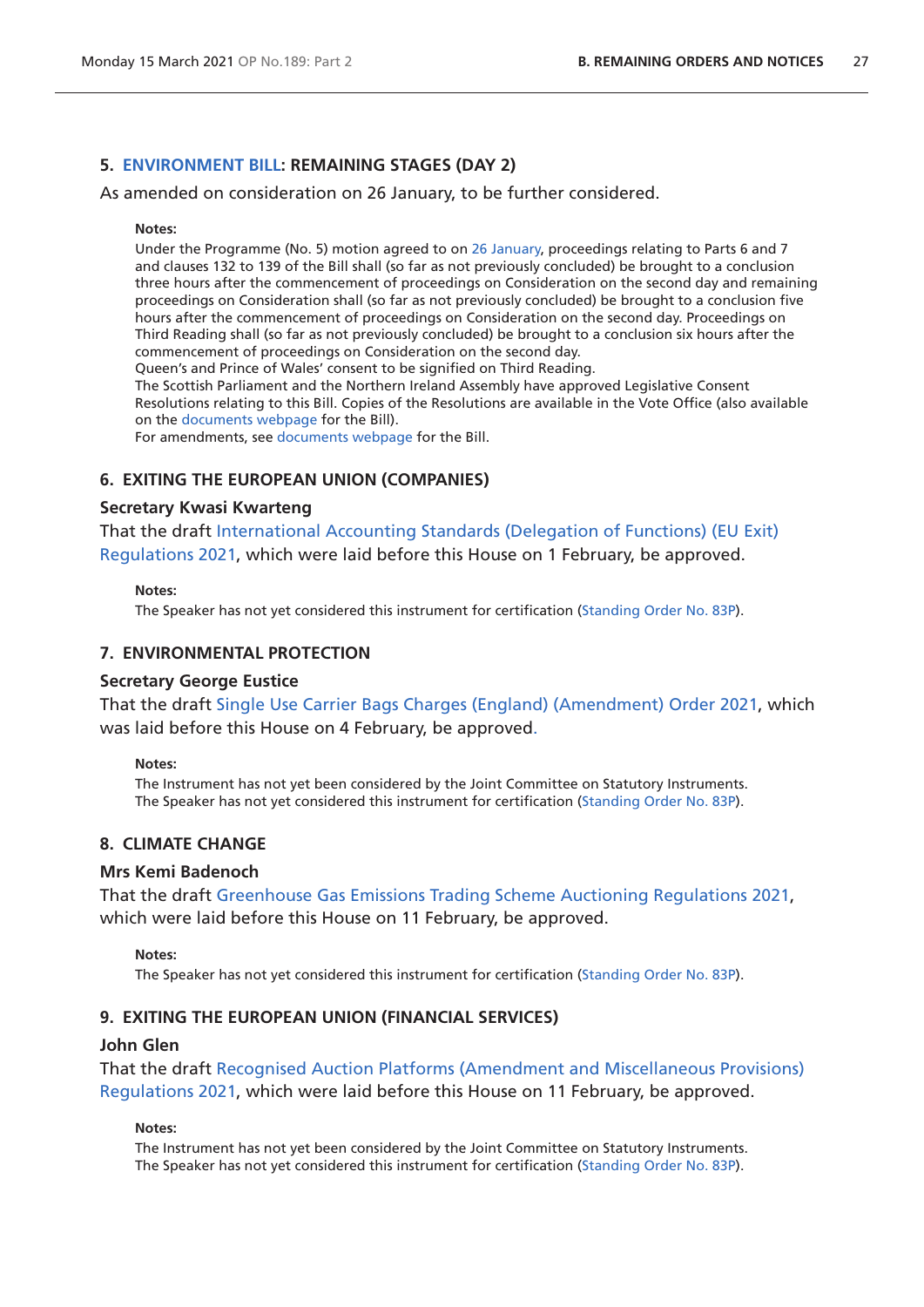## **10. EXTRADITION**

# **Secretary Priti Patel**

That the draft [Extradition Act 2003 \(Codes of Practice and Transit Code of Practice\) Order](https://www.legislation.gov.uk/ukdsi/2021/9780348220322/pdfs/ukdsi_9780348220322_en.pdf)  [2021,](https://www.legislation.gov.uk/ukdsi/2021/9780348220322/pdfs/ukdsi_9780348220322_en.pdf) which was laid before this House on 22 February, be approved.

#### **Notes:**

The Speaker has not yet considered this instrument for certification [\(Standing Order No. 83P](https://publications.parliament.uk/pa/cm201919/cmstords/341/body.html#83P)).

## **11. POLICE**

#### **Chloe Smith**

That the draft [Representation of the People \(Proxy Vote Applications\) \(Coronavirus\)](https://www.legislation.gov.uk/ukdsi/2021/9780348220339/pdfs/ukdsi_9780348220339_en.pdf)  [Regulations 2021](https://www.legislation.gov.uk/ukdsi/2021/9780348220339/pdfs/ukdsi_9780348220339_en.pdf), which were laid before this House on 22 February, be approved.

**Notes:**

The Speaker has not yet considered this instrument for certification [\(Standing Order No. 83P](https://publications.parliament.uk/pa/cm201919/cmstords/341/body.html#83P)).

#### **12. AGRICULTURE**

#### **Secretary George Eustice**

That the draft [Direct Payments to Farmers \(Reductions and Simplifications\) \(England\)](https://www.legislation.gov.uk/ukdsi/2021/9780348220438/pdfs/ukdsi_9780348220438_en.pdf)  [\(Amendment\) Regulations 2021,](https://www.legislation.gov.uk/ukdsi/2021/9780348220438/pdfs/ukdsi_9780348220438_en.pdf) which were laid before this House on 24 February, be approved.

#### **Notes:**

The Speaker has not yet considered this instrument for certification [\(Standing Order No. 83P](https://publications.parliament.uk/pa/cm201919/cmstords/341/body.html#83P)).

## **13. INSOLVENCY**

#### **Secretary Kwasi Kwarteng**

That the draft [Administration \(Restrictions on Disposal etc. to Connected Persons\)](https://www.legislation.gov.uk/ukdsi/2021/9780348220421/pdfs/ukdsi_9780348220421_en.pdf)  [Regulations 2021](https://www.legislation.gov.uk/ukdsi/2021/9780348220421/pdfs/ukdsi_9780348220421_en.pdf), which were laid before this House on 24 February, be approved.

#### **Notes:**

The Speaker has not yet considered this instrument for certification [\(Standing Order No. 83P](https://publications.parliament.uk/pa/cm201919/cmstords/341/body.html#83P)).

#### **14. EXITING THE EUROPEAN UNION (CUSTOMS)**

#### **Secretary George Eustice**

That the draft [International Waste Shipments \(Amendment\) \(EU Exit\) Regulations 2021,](https://www.legislation.gov.uk/ukdsi/2021/9780348217650/pdfs/ukdsi_9780348217650_en.pdf) which were laid before this House on 17 December, be approved.

#### **Notes:**

The Speaker has not yet considered this instrument for certification [\(Standing Order No. 83P](https://publications.parliament.uk/pa/cm201919/cmstords/341/body.html#83P)).

## **15. EXITING THE EUROPEAN UNION (CLIMATE CHANGE)**

#### **Secretary Kwasi Kwarteng**

That the draft [Greenhouse Gas Emissions \(Kyoto Protocol Registry\) Regulations 2021,](https://www.legislation.gov.uk/ukdsi/2021/9780348220551/pdfs/ukdsi_9780348220551_en.pdf) which were laid before this House on 25 February, be approved.

**Notes:**

The Speaker has not yet considered this instrument for certification [\(Standing Order No. 83P](https://publications.parliament.uk/pa/cm201919/cmstords/341/body.html#83P)).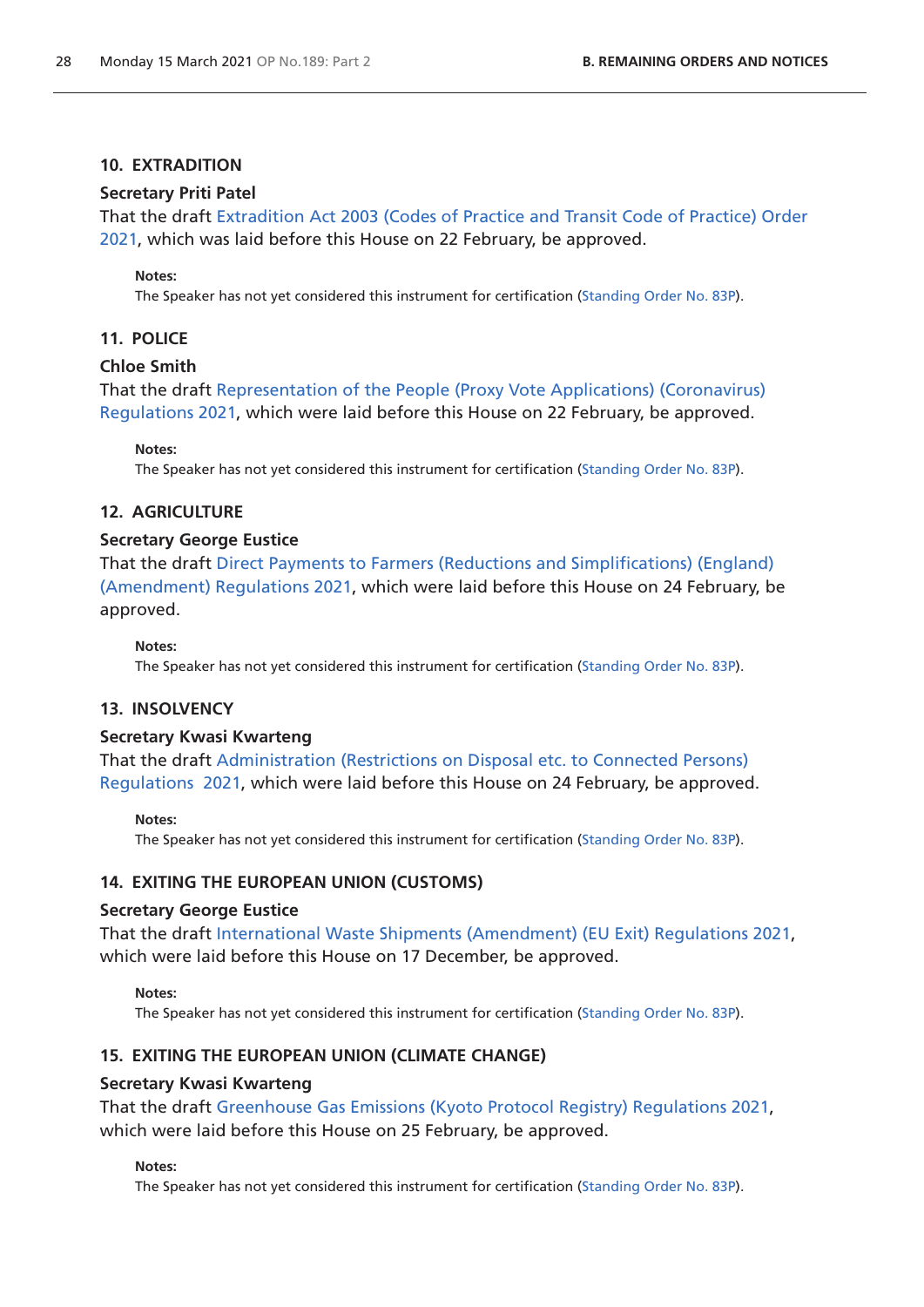## **16. EXITING THE EUROPEAN UNION (NUCLEAR SAFEGUARDS)**

## **Secretary Kwasi Kwarteng**

That the draf[t Nuclear Safeguards \(Fissionable Material and Relevant International](https://www.legislation.gov.uk/ukdsi/2021/9780348220469/pdfs/ukdsi_9780348220469_en.pdf)  [Agreements\) \(EU Exit\) \(Amendment\) Regulations 2021](https://www.legislation.gov.uk/ukdsi/2021/9780348220469/pdfs/ukdsi_9780348220469_en.pdf), which were laid before this House on 25 February, be approved.

## **Notes:**

The Speaker has not yet considered this instrument for certification [\(Standing Order No. 83P](https://publications.parliament.uk/pa/cm201919/cmstords/341/body.html#83P)).

# **17. FOOD**

## **Secretary George Eustice**

That the draft [Food and Drink \(Miscellaneous Amendments Relating to Food and Wine](https://www.legislation.gov.uk/ukdsi/2021/9780348220544/pdfs/ukdsi_9780348220544_en.pdf)  [Composition, Information and Labelling\) Regulations 2021](https://www.legislation.gov.uk/ukdsi/2021/9780348220544/pdfs/ukdsi_9780348220544_en.pdf), which were laid before this House on 25 February, be approved.

#### **Notes:**

The Speaker has not yet considered this instrument for certification [\(Standing Order No. 83P](https://publications.parliament.uk/pa/cm201919/cmstords/341/body.html#83P)).

## **18. ELECTRONIC COMMUNICATIONS**

## **Mr John Whittingdale**

That the draft [Audiovisual Media Services \(Amendment\) Regulations 2021](https://www.legislation.gov.uk/ukdsi/2021/9780348220582/pdfs/ukdsi_9780348220582_en.pdf), which were laid before this House on 25 February, be approved.

#### **Notes:**

The Instrument has not yet been considered by the Joint Committee on Statutory Instruments. The Speaker has not yet considered this instrument for certification [\(Standing Order No. 83P](https://publications.parliament.uk/pa/cm201919/cmstords/341/body.html#83P)).

## **19. DAMAGES**

## **Secretary Robert Buckland**

That the draft [Whiplash Injury Regulations 2021,](https://www.legislation.gov.uk/ukdsi/2021/9780348220612/pdfs/ukdsi_9780348220612_en.pdf) which were laid before this House on 25 February, be approved.

#### **Notes:**

The Speaker has not yet considered this instrument for certification [\(Standing Order No. 83P](https://publications.parliament.uk/pa/cm201919/cmstords/341/body.html#83P)).

# **20. AGRICULTURE**

## **Secretary George Eustice**

That the draft [Agriculture \(Financial Assistance\) Regulations 2021](https://www.legislation.gov.uk/ukdsi/2021/9780348220667/pdfs/ukdsi_9780348220667_en.pdf), which were laid before this House on 1 March, be approved.

#### **Notes:**

The Speaker has not yet considered this instrument for certification [\(Standing Order No. 83P](https://publications.parliament.uk/pa/cm201919/cmstords/341/body.html#83P)).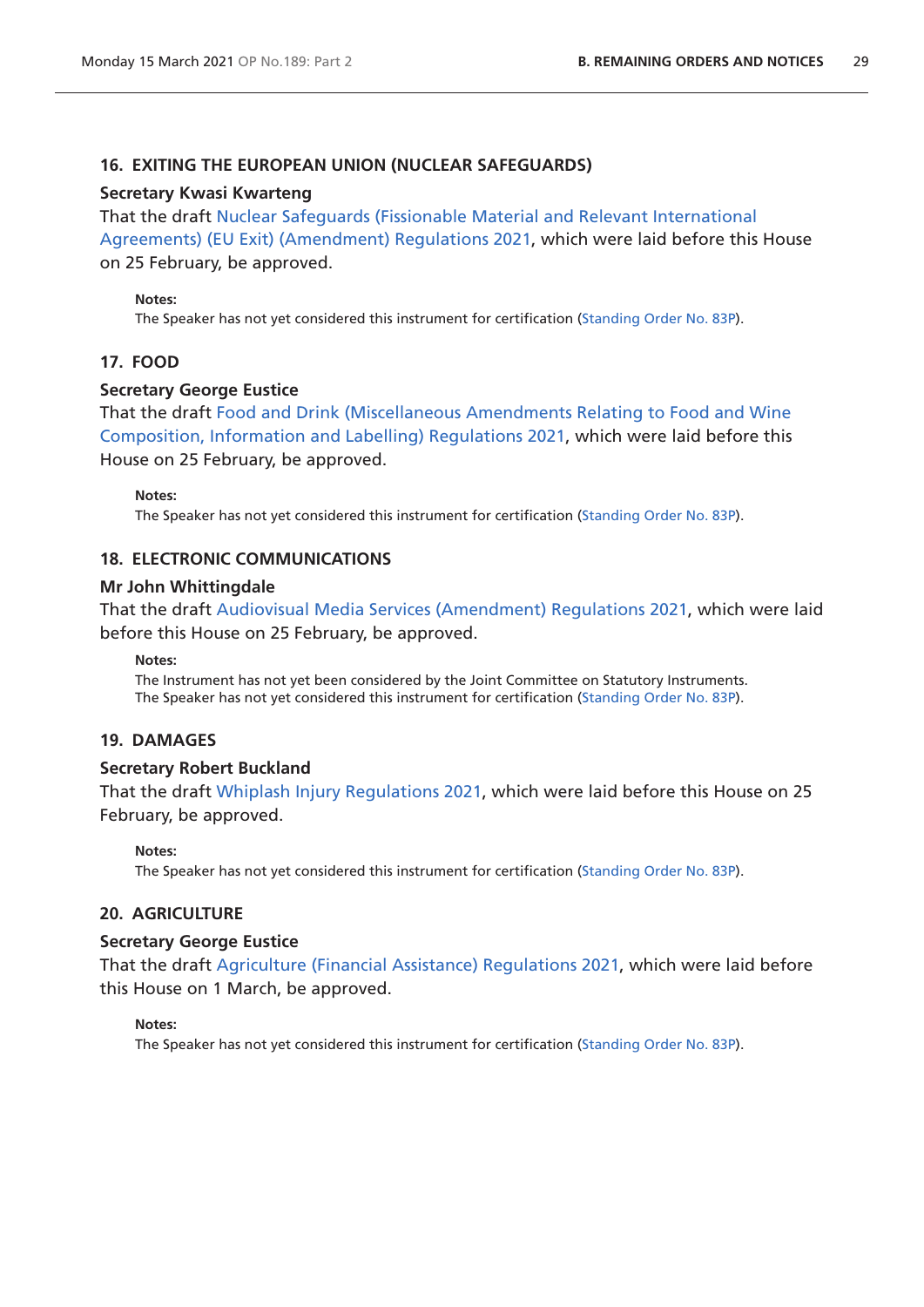## **21. EMPLOYMENT**

## **Secretary Kwasi Kwarteng**

That the draft [Employment Rights Act 1996 \(Protection from Detriment in Health and](https://www.legislation.gov.uk/ukdsi/2021/9780348220636/pdfs/ukdsi_9780348220636_en.pdf)  [Safety Cases\) \(Amendment\) Order 2021](https://www.legislation.gov.uk/ukdsi/2021/9780348220636/pdfs/ukdsi_9780348220636_en.pdf), which were laid before this House on 1 March, be approved.

#### **Notes:**

The Speaker has not yet considered this instrument for certification [\(Standing Order No. 83P](https://publications.parliament.uk/pa/cm201919/cmstords/341/body.html#83P)).

## **22. [ADVANCED RESEARCH AND INVENTION AGENCY BILL:](https://publications.parliament.uk/pa/bills/cbill/58-01/0264/200264.pdf) SECOND READING**

## **23. ADVANCED RESEARCH AND INVENTION AGENCY BILL: MONEY**

## **Jesse Norman**

That, for the purposes of any Act resulting from the Advanced Research and Invention Agency Bill, it is expedient to authorise the payment out of money provided by Parliament of any expenditure incurred under or by virtue of the Act by the Secretary of State.

#### **Notes:**

Queen's Recommendation signified.

## **24. ELECTRICITY**

## **Secretary Kwasi Kwarteng**

That the draft [Warm Home Discount \(Miscellaneous Amendments\) Regulations 2021](https://www.legislation.gov.uk/ukdsi/2021/9780348220780/pdfs/ukdsi_9780348220780_en.pdf), which were laid before this House on 3 March, be approved.

#### **Notes:**

The Instrument has not yet been considered by the Joint Committee on Statutory Instruments. The Speaker has not yet considered this instrument for certification [\(Standing Order No. 83P](https://publications.parliament.uk/pa/cm201919/cmstords/341/body.html#83P)).

## **25. ENVIRONMENTAL PROTECTION**

## **Secretary George Eustice**

That the draft [Single Use Carrier Bags Charges \(England\) \(Amendment\) Order 2021,](https://www.legislation.gov.uk/ukdsi/2021/9780348220919/pdfs/ukdsi_9780348220919_en.pdf) which was laid before this House on 4 March, be approved.

#### **Notes:**

The Instrument has not yet been considered by the Joint Committee on Statutory Instruments. The Speaker has not yet considered this instrument for certification [\(Standing Order No. 83P](https://publications.parliament.uk/pa/cm201919/cmstords/341/body.html#83P)).

## **26. ELECTORAL COMMISSION**

## **Mr Jacob Rees-Mogg**

That an humble Address be presented to Her Majesty, praying that Her Majesty will appoint John Pullinger CB as the Chair of the Electoral Commission with effect from 1 May 2021 for the period ending on 30 April 2025.

## **Relevant Documents:**

Speaker's Committee on the Electoral Commission, First Report of 2021, Appointment of the Chair of the Electoral Commission, [HC 1276](https://committees.parliament.uk/publications/4897/documents/49153/default/)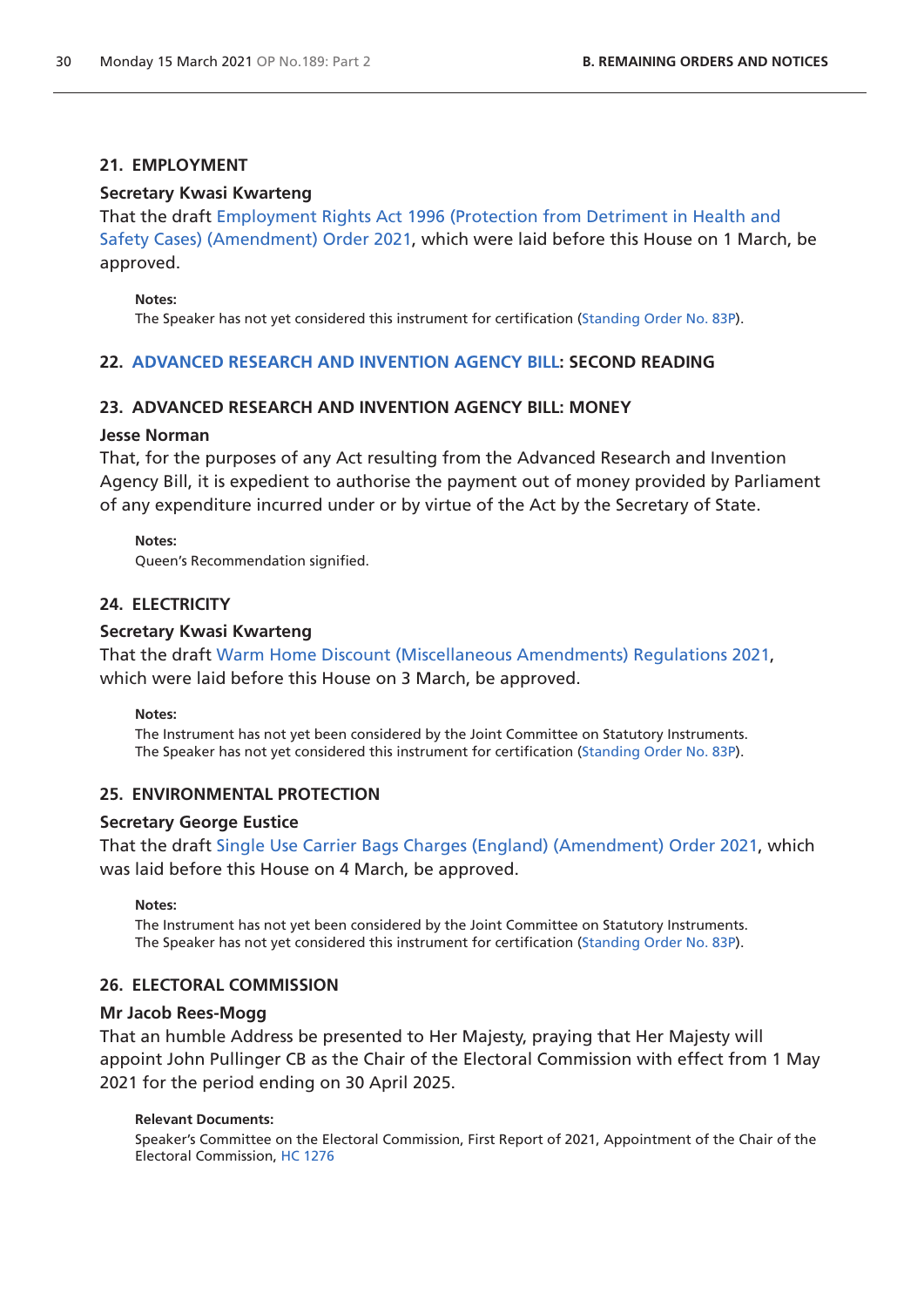## **27. PUBLIC HEALTH**

#### **Secretary Matt Hancock**

That the [Health Protection \(Coronavirus\) \(Wearing of Face Coverings in a Relevant Place](https://www.legislation.gov.uk/uksi/2021/247/pdfs/uksi_20210247_en.pdf)  [and Restrictions: All Tiers\) \(England\) \(Amendment\) Regulations 2021 \(S.I., 2021, No. 247\)](https://www.legislation.gov.uk/uksi/2021/247/pdfs/uksi_20210247_en.pdf), dated 5 March 2021, a copy of which was laid before this House on 5 March, be approved.

#### **Notes:**

The Instrument has not yet been considered by the Joint Committee on Statutory Instruments. The Speaker has not yet considered this instrument for certification [\(Standing Order No. 83P](https://publications.parliament.uk/pa/cm201919/cmstords/341/body.html#83P)).

#### **28. SENIOR COURTS OF ENGLAND AND WALES**

#### **Secretary Robert Buckland**

That the draft [Civil Proceedings Fees \(Amendment\) Order 2021,](https://www.legislation.gov.uk/ukdsi/2021/9780348221046/pdfs/ukdsi_9780348221046_en.pdf) which was laid before this House on 8 March, be approved.

#### **Notes:**

The Instrument has not yet been considered by the Joint Committee on Statutory Instruments. The Speaker has not yet considered this instrument for certification [\(Standing Order No. 83P](https://publications.parliament.uk/pa/cm201919/cmstords/341/body.html#83P)).

#### **29. EXITING THE EUROPEAN UNION (FINANCIAL SERVICES)**

## **John Glen**

That the draft [Recognised Auction Platforms \(Amendment and Miscellaneous Provisions\)](https://www.legislation.gov.uk/ukdsi/2021/9780348220940/pdfs/ukdsi_9780348220940_en.pdf)  [Regulations 2021](https://www.legislation.gov.uk/ukdsi/2021/9780348220940/pdfs/ukdsi_9780348220940_en.pdf), which were laid before this House on 8 March, be approved.

**Notes:**

The Instrument has not yet been considered by the Joint Committee on Statutory Instruments. The Speaker has not yet considered this instrument for certification [\(Standing Order No. 83P](https://publications.parliament.uk/pa/cm201919/cmstords/341/body.html#83P)).

## **30. PARLIAMENTARY WORKS SPONSOR BODY**

#### **Mr Jacob Rees-Mogg**

That, under the provisions of Part 1 of Schedule 1 to the Parliamentary Buildings (Restoration and Renewal) Act 2019, Tommy Sheppard having resigned as a Parliamentary member of the Parliamentary Works Sponsor Body, Kirsty Blackman be appointed to the Body in his place.

## **31. DELEGATED LEGISLATION (ELECTORAL COMMISSION)**

#### **Mr Jacob Rees-Mogg**

That the Motion in the name of Mr Jacob Rees-Mogg relating to the Electoral Commission shall be treated as if it related to an instrument subject to the provisions of [Standing](https://publications.parliament.uk/pa/cm201919/cmstords/341/body.html#118)  [Order No. 118](https://publications.parliament.uk/pa/cm201919/cmstords/341/body.html#118) (Delegated Legislation Committees) in respect of which notice has been given that the instrument be approved.

#### **Amendment (a)**

## **Mr Peter Bone**

Line 4, at end, add "with the substitution of "three hours" for "one and a half hours" in paragraph (5) of that Standing Order.".